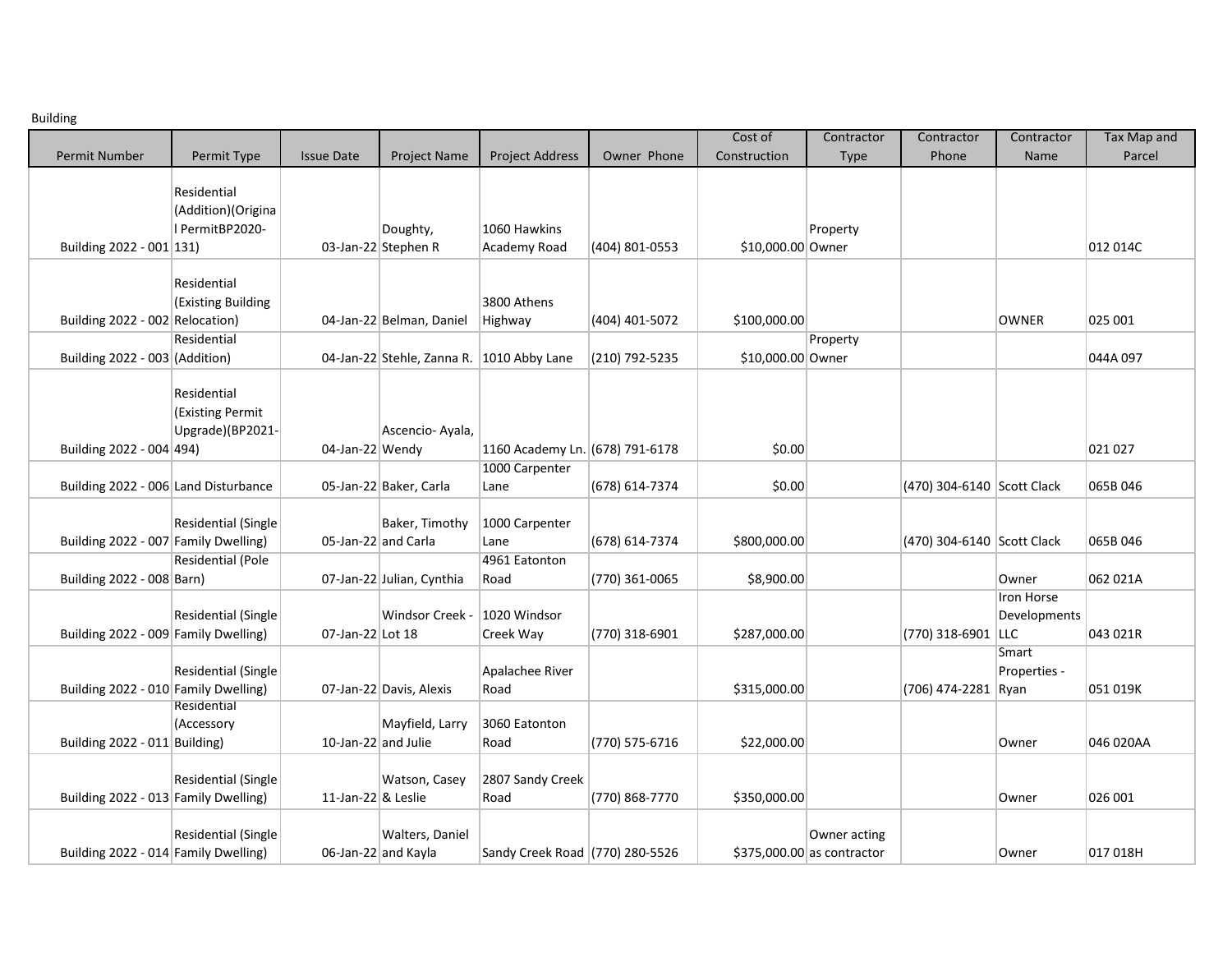|                                        |                            |                      | Renowned                       |                                |                |                          |                    |                           |               |           |
|----------------------------------------|----------------------------|----------------------|--------------------------------|--------------------------------|----------------|--------------------------|--------------------|---------------------------|---------------|-----------|
|                                        | Residential (Single        |                      | <b>Builders &amp;</b>          | Old Buckhead                   |                |                          |                    |                           | Crown Ridge   |           |
| Building 2022 - 015 Family Dwelling)   |                            |                      | 12-Jan-22 Breeders, LLC        | Road                           | (706) 342-1979 | \$180,000.00             |                    | (407) 402-5975 Homes      |               | 036 061A  |
|                                        | Agricultural (Pole         |                      |                                | <b>Boones Bridge</b>           |                |                          |                    |                           |               |           |
| Building 2022 - 016 Barn)              |                            |                      | 12-Jan-22 Tyson, David         | Road                           | (706) 340-1475 | \$12,000.00              |                    |                           | Register      | 035 200   |
|                                        |                            |                      | Pure Built                     |                                |                |                          |                    |                           | Pure Built    |           |
| Building 2022 - 017 Land Disturbance   |                            |                      | 12-Jan-22 Homes-Lot 25         | 1031 Ponder Way (770) 231-1238 |                |                          | \$0.00 Residential | (770) 231-1238 Homes, LLC |               | 028 003GG |
|                                        |                            |                      |                                |                                |                |                          |                    |                           |               |           |
|                                        | <b>Residential (Single</b> |                      | <b>Pure Built</b>              |                                |                |                          |                    |                           | Pure Built    |           |
| Building 2022 - 018 Family Dwelling)   |                            |                      | 12-Jan-22 Homes-Lot 25         | 1031 Ponder Way (770) 231-1238 |                | \$450,000.00 Residential |                    | (678) 629-4240 Homes, LLC |               | 028 003GG |
|                                        |                            |                      |                                |                                |                |                          |                    |                           |               |           |
|                                        |                            |                      | Shelby, Sydnie                 | 1700 Lower                     |                |                          |                    |                           |               |           |
| Building 2022 - 019 Residential (Shed) |                            |                      | 12-Jan-22 (Ron Erwin)          | Apalachee Road                 | (770) 402-8748 | \$0.00                   |                    |                           | Owner         | 035 028   |
|                                        | Agricultural (Pole         |                      | Patrick,                       | 1121 Knights                   |                |                          |                    |                           |               |           |
|                                        |                            | 13-Jan-22 Chadwick   |                                | <b>Ridge Drive</b>             | (770) 468-0829 | \$1,500.00               |                    |                           |               | 021 178   |
| Building 2022 - 020 Barn)              |                            |                      |                                |                                |                |                          |                    |                           | Owner         |           |
|                                        |                            |                      |                                |                                |                |                          |                    |                           |               |           |
|                                        | Residential                |                      | Vanoostrom,                    | 4731 Brownwood                 |                |                          |                    |                           |               |           |
| Building 2022 - 021 (Carport)          |                            | 13-Jan-22 Ginny      |                                | Road                           | (770) 616-4460 | \$1,500.00               |                    |                           | Owner         | 021 088B  |
|                                        |                            |                      |                                |                                |                |                          |                    |                           |               |           |
|                                        |                            |                      | Gunindi, Erman                 |                                |                |                          |                    |                           | Rockin' L     |           |
| Building 2022 - 022 Land Disturbance   |                            | 14-Jan-22 and Macy   |                                | 1350 Sailview Dr               | (770) 789-7619 | \$0.00                   |                    | (770) 361-5774 Homes, LLC |               | 065C 027  |
|                                        |                            |                      |                                |                                |                |                          |                    |                           |               |           |
|                                        | <b>Residential (Single</b> |                      | Gunindi, Erman                 |                                |                |                          |                    |                           | Rockin' L     |           |
| Building 2022 - 023 Family Dwelling)   |                            | 14-Jan-22 and Macy   |                                | 1350 Sailview Dr               | (770) 789-7619 | \$475,000.00             |                    | (770) 361-5774 Homes, LLC |               | 065C 027  |
|                                        |                            |                      |                                |                                |                |                          |                    |                           |               |           |
|                                        |                            |                      |                                |                                |                |                          |                    |                           | Shannon       |           |
|                                        |                            |                      |                                |                                |                |                          |                    |                           | Construction  |           |
|                                        | Residential (Single        |                      | Glory Bee TG                   | 3570 Atlanta                   |                |                          | General            |                           | & Remodeling, |           |
| Building 2022 - 024 Family Dwelling)   |                            | 14-Jan-22 Farms      |                                | Highway                        | (678) 409-2132 | \$900,000.00 Contractor  |                    | (678) 409-2132 LLC        |               | 029-001A  |
|                                        |                            |                      |                                |                                |                |                          |                    |                           |               |           |
|                                        | Residential (Single        |                      |                                | 1140 Macfaddin                 |                |                          |                    |                           | J.R. Schmitt  |           |
| Building 2022 - 025 Family Dwelling)   |                            |                      | 14-Jan-22 Gregory, Marcus Lane |                                | (940) 704-9710 | \$800,000.00             |                    | (678) 414-5794 Homes LLC  |               | 032 034   |
|                                        |                            |                      |                                |                                |                |                          |                    |                           |               |           |
|                                        | Residential (Single        |                      | Staples, Kim and               |                                |                |                          |                    |                           |               |           |
| Building 2022 - 026 Family Dwelling)   |                            | 18-Jan-22 Dan        |                                | Parks Mill Road                | (770) 365-1148 | \$500,000.00             |                    |                           | Owner         | 058 045   |
|                                        | Residential                |                      |                                |                                |                |                          |                    |                           |               |           |
|                                        | (Remodel-                  |                      |                                |                                |                |                          |                    |                           |               |           |
|                                        | Finishing                  |                      | Stooksbury,                    | 131 Spring Creek               |                |                          |                    |                           |               |           |
| Building 2022 - 027 Basement)          |                            | 21-Jan-22 Brandon    |                                | <b>Drive</b>                   | (770) 349-9734 | \$6,000.00               |                    |                           | Owner         | 012A 020  |
|                                        |                            |                      |                                |                                |                |                          |                    |                           |               |           |
|                                        | Agricultural (Pole         |                      | Williams, Ben                  | Lower Apalachee                |                |                          |                    |                           |               |           |
| Building 2022 - 028 Barn)              |                            | 21-Jan-22 Clink, LLC |                                | Road                           | (770) 714-1197 | \$32,000.00              |                    | (706) 342-5596 Lee Nunn   |               | 024 043   |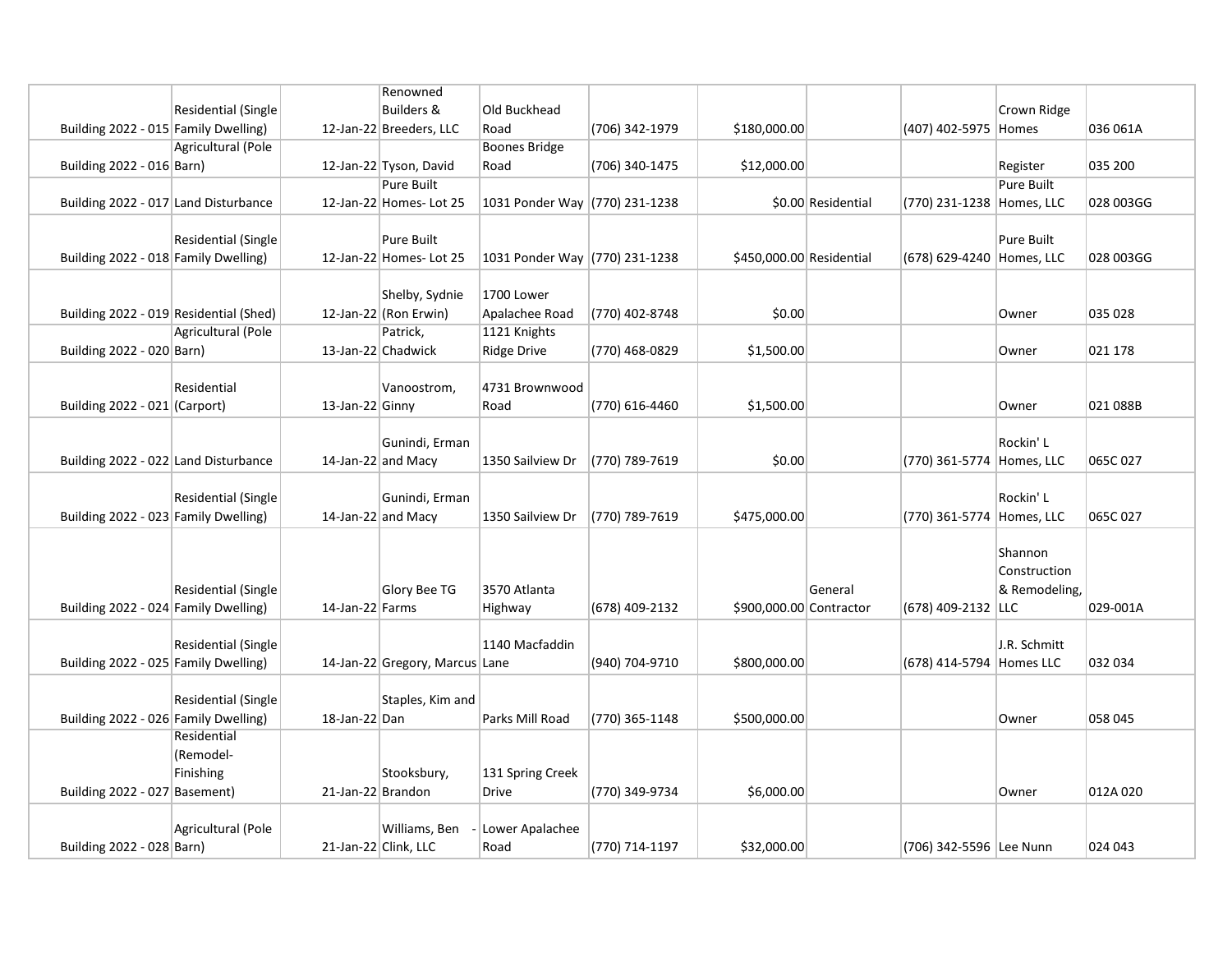|                                      |                            |                   | K & H Homes                    |                                                             |                |                   |                        |                            |           |
|--------------------------------------|----------------------------|-------------------|--------------------------------|-------------------------------------------------------------|----------------|-------------------|------------------------|----------------------------|-----------|
| Building 2022 - 029 Family Dwelling) | <b>Residential (Single</b> | 21-Jan-22 Lot 4   |                                | Lower Apalachee<br>Road                                     | (770) 318-3308 | \$350,000.00      |                        | (706) 318-3308 K&H Homes   | 035 031J  |
|                                      |                            |                   |                                |                                                             |                |                   |                        |                            |           |
|                                      | Residential (Single        |                   | K & H Homes                    | Lower Apalachee                                             |                |                   |                        |                            |           |
| Building 2022 - 030 Family Dwelling) |                            | 21-Jan-22 Lot 5   |                                | Road                                                        | (770) 318-3308 | \$350,000.00      |                        | (706) 318-3308 K&H Homes   | 035 031K  |
|                                      | Residential                |                   |                                |                                                             |                |                   |                        |                            |           |
|                                      | (Addition-                 |                   | Benneche,                      | 4050 Sandy Creek                                            |                |                   |                        |                            |           |
| Building 2022 - 031 Sunroom)         |                            | 21-Jan-22 Annette |                                | Road                                                        | (706) 347-3892 | \$30,000.00       |                        | (678) 614-1033 David Smith | 017 023   |
|                                      |                            |                   |                                |                                                             |                |                   |                        |                            |           |
|                                      | Residential(Sin.           |                   | DR Horton-Lot                  |                                                             |                |                   |                        |                            |           |
|                                      | Fam. Dwell.)-              |                   | 23 - PERMIT                    | 1241 Hawthorne                                              |                |                   |                        | Shawn                      |           |
| Building 2022 - 032 BP2021-461       |                            |                   | 21-Jan-22 UPGRADE              | Circle                                                      | (404) 935-8049 | \$0.00            | (678) 509-0555 Tokanel |                            | 046C 119  |
|                                      | Residential                |                   |                                | 1011 Oak Hill                                               |                |                   |                        |                            |           |
| Building 2022 - 033 (Carport)        |                            |                   | 21-Jan-22 Moore, Doyle         | Lane                                                        | (864) 903-5281 | \$22,000.00       |                        | Owner                      | 051F001   |
|                                      | Residential                |                   |                                |                                                             |                |                   |                        |                            |           |
| Building 2022 - 034 (Carport)        |                            |                   | 21-Jan-22 Saffold, Victoria    | 2050 Aqua Road                                              | (404) 509-7353 | \$10,000.00       |                        | Owner                      | 038 033C  |
|                                      |                            |                   |                                |                                                             |                |                   |                        |                            |           |
|                                      | Residential (Single        |                   | McPherson,                     |                                                             |                |                   |                        |                            |           |
| Building 2022 - 035 Family Dwelling) |                            | 24-Jan-22 Dallas  |                                | McHenry Crossing (678) 943-9014                             |                | \$550,000.00      |                        | Owner                      | 028 115C  |
|                                      | Residential                |                   |                                | 6698 Bostwick                                               |                |                   |                        |                            |           |
| Building 2022 - 036 (Carport)        |                            |                   | 24-Jan-22 Britt, Pam & Ben Hwy |                                                             | (706) 318-8176 | \$11,775.50       |                        | Owner                      | 003 028A  |
|                                      | Residential                |                   |                                |                                                             |                |                   |                        |                            |           |
|                                      | (Accessory                 |                   |                                |                                                             |                |                   |                        |                            |           |
| Building 2022 - 038 Building)        |                            |                   | 24-Jan-22 Bernard, Ryan        | <b>McNair Lane</b>                                          | (770) 231-1238 | \$30,000.00 Owner |                        |                            | 029-069AA |
|                                      |                            |                   |                                |                                                             |                |                   |                        |                            |           |
|                                      | Residential                |                   | Long, Barbara;                 |                                                             |                |                   |                        |                            |           |
| Building $2022 - 039$ (Addition)     |                            |                   |                                | 25-Jan-22 Saffold, William 1851 Saffold Road (706) 474-2913 |                | \$40,000.00       |                        | Owner                      | 059 003CA |
|                                      | Agricultural (Pole         |                   | Robinson, James 2210 Seven     |                                                             |                |                   |                        |                            |           |
| Building 2022 - 040 Barn)            |                            | $25$ -Jan-22 Jr   |                                | <b>Islands Road</b>                                         | (404) 606-5343 | \$20,000.00       |                        | Owner                      | 059 031CA |
|                                      |                            |                   |                                |                                                             |                |                   |                        | <b>DR Horton-</b>          |           |
|                                      |                            |                   |                                |                                                             |                |                   |                        | contact-                   |           |
|                                      | Residential (Single        |                   | <b>DR Horton Lot</b>           | 1090 Hawthorne                                              |                |                   |                        | Shawn                      |           |
| Building 2022 - 041 Family Dwelling) |                            | 26-Jan-22 32      |                                | Circle                                                      | (470) 259-2843 | \$150,000.00      | (678) 509-0555 Tokanel |                            | 046C 128  |
|                                      |                            |                   |                                |                                                             |                |                   |                        | <b>DR Horton-</b>          |           |
|                                      |                            |                   |                                |                                                             |                |                   |                        | contact-                   |           |
|                                      | <b>Residential (Single</b> |                   |                                | 1031 Hawthorne                                              |                |                   |                        | Shawn                      |           |
| Building 2022 - 042 Family Dwelling) |                            |                   | 26-Jan-22 DR Horton Lot 4 Cr   |                                                             | (470) 259-2843 | \$150,000.00      | (678) 509-0555 Tokanel |                            | 046C 100  |
|                                      |                            |                   |                                |                                                             |                |                   |                        | DR Horton-                 |           |
|                                      |                            |                   |                                |                                                             |                |                   |                        | contact-                   |           |
|                                      | Residential (Single        |                   | <b>DR Horton Lot</b>           | 1170 Hawthorne                                              |                |                   |                        | Shawn                      |           |
| Building 2022 - 043 Family Dwelling) |                            | 26-Jan-22 30      |                                | Cr                                                          | (470) 259-2843 | \$150,000.00      | (678) 509-0555 Tokanel |                            | 046C 126  |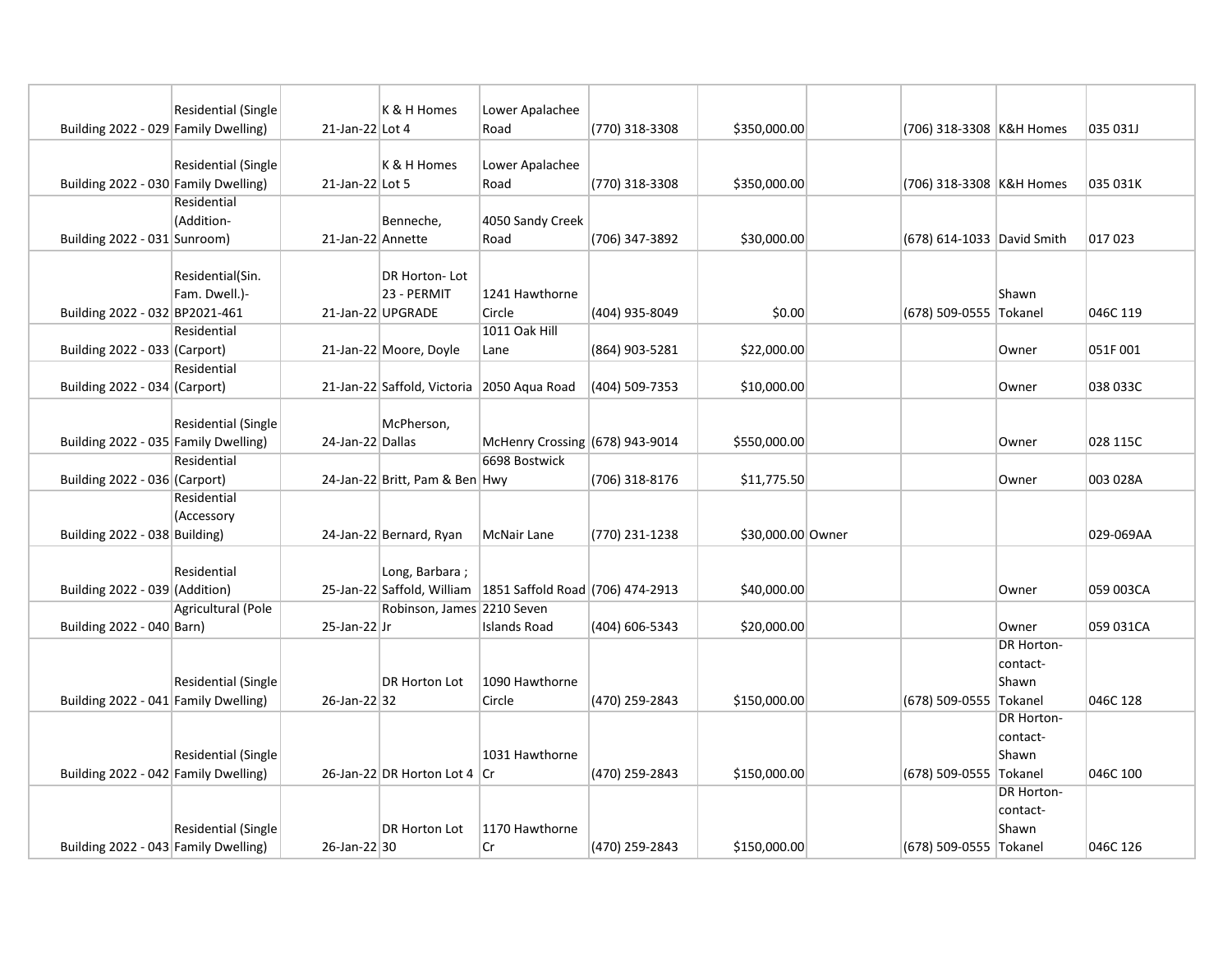|                                      |                     |              |                              |                |                |              |                        | <b>DR Horton-</b> |          |
|--------------------------------------|---------------------|--------------|------------------------------|----------------|----------------|--------------|------------------------|-------------------|----------|
|                                      |                     |              |                              |                |                |              |                        | contact-          |          |
|                                      | Residential (Single |              | DR Horton Lot                | 1220 Hawthorne |                |              |                        | Shawn             |          |
| Building 2022 - 044 Family Dwelling) |                     | 26-Jan-22 27 |                              | Cr             | (470) 259-2843 | \$150,000.00 | (678) 509-0555 Tokanel |                   | 046C 123 |
|                                      |                     |              |                              |                |                |              |                        | <b>DR Horton-</b> |          |
|                                      |                     |              |                              |                |                |              |                        | contact-          |          |
|                                      | Residential (Single |              |                              | 1011 Hawthorne |                |              |                        | Shawn             |          |
| Building 2022 - 045 Family Dwelling) |                     |              | 26-Jan-22 DR Horton Lot 2 Cr |                | (470) 259-2843 | \$150,000.00 | (678) 509-0555 Tokanel |                   | 046C098  |
|                                      |                     |              |                              |                |                |              |                        | <b>DR Horton-</b> |          |
|                                      |                     |              |                              |                |                |              |                        | contact-          |          |
|                                      | Residential (Single |              |                              | 1071 Hawthorne |                |              |                        | Shawn             |          |
| Building 2022 - 046 Family Dwelling) |                     |              | 26-Jan-22 DR Horton Lot 8 Cr |                | (470) 259-2843 | \$150,000.00 | (678) 509-0555 Tokanel |                   | 046C 104 |
|                                      |                     |              |                              |                |                |              |                        | <b>DR Horton-</b> |          |
|                                      |                     |              |                              |                |                |              |                        | contact-          |          |
|                                      | Residential (Single |              | <b>DR Horton Lot</b>         | 1190 Hawthorne |                |              |                        | Shawn             |          |
| Building 2022 - 047 Family Dwelling) |                     | 26-Jan-22 29 |                              | lCr.           | (470) 259-2843 | \$150,000.00 | (678) 509-0555 Tokanel |                   | 046C 125 |
|                                      |                     |              |                              |                |                |              |                        | <b>DR Horton-</b> |          |
|                                      |                     |              |                              |                |                |              |                        | contact-          |          |
|                                      | Residential (Single |              | DR Horton Lot                | 1060 Hawthorne |                |              |                        | Shawn             |          |
| Building 2022 - 048 Family Dwelling) |                     | 26-Jan-22 34 |                              | lCr            | (470) 259-2843 | \$150,000.00 | (678) 509-0555 Tokanel |                   | 046C 130 |
|                                      |                     |              |                              |                |                |              |                        | <b>DR Horton-</b> |          |
|                                      |                     |              |                              |                |                |              |                        | contact-          |          |
|                                      | Residential (Single |              | DR Horton Lot                | 1151 Hawthorne |                |              |                        | Shawn             |          |
| Building 2022 - 049 Family Dwelling) |                     | 26-Jan-22 15 |                              | lCr            | (470) 259-2843 | \$150,000.00 | (678) 509-0555 Tokanel |                   | 046C 111 |
|                                      |                     |              |                              |                |                |              |                        | <b>DR Horton-</b> |          |
|                                      |                     |              |                              |                |                |              |                        | contact-          |          |
|                                      | Residential (Single |              | DR Horton Lot                | 1131 Hawthorne |                |              |                        | Shawn             |          |
| Building 2022 - 050 Family Dwelling) |                     | 26-Jan-22 13 |                              | lCr            | (470) 259-2843 | \$150,000.00 | (678) 509-0555 Tokanel |                   | 046C 109 |
|                                      |                     |              |                              |                |                |              |                        | <b>DR Horton-</b> |          |
|                                      |                     |              |                              |                |                |              |                        | contact-          |          |
|                                      | Residential (Single |              | DR Horton Lot                | 1091 Hawthorne |                |              |                        | Shawn             |          |
| Building 2022 - 051 Family Dwelling) |                     | 26-Jan-22 10 |                              | lCr            | (470) 259-2843 | \$150,000.00 | (678) 509-0555 Tokanel |                   | 046C 106 |
|                                      |                     |              |                              |                |                |              |                        | DR Horton-        |          |
|                                      |                     |              |                              |                |                |              |                        | contact-          |          |
|                                      | Residential (Single |              | DR Horton Lot                | 1121 Hawthorne |                |              |                        | Shawn             |          |
| Building 2022 - 052 Family Dwelling) |                     | 26-Jan-22 12 |                              | lCr.           | (470) 259-2843 | \$150,000.00 | (678) 509-0555 Tokanel |                   | 046C 108 |
|                                      |                     |              |                              |                |                |              |                        | DR Horton-        |          |
|                                      |                     |              |                              |                |                |              |                        | contact-          |          |
|                                      | Residential (Single |              | DR Horton Lot                | 1050 Hawthorne |                |              |                        | Shawn             |          |
| Building 2022 - 053 Family Dwelling) |                     | 26-Jan-22 35 |                              | Cr             | (470) 259-2843 | \$150,000.00 | (678) 509-0555 Tokanel |                   | 046C 131 |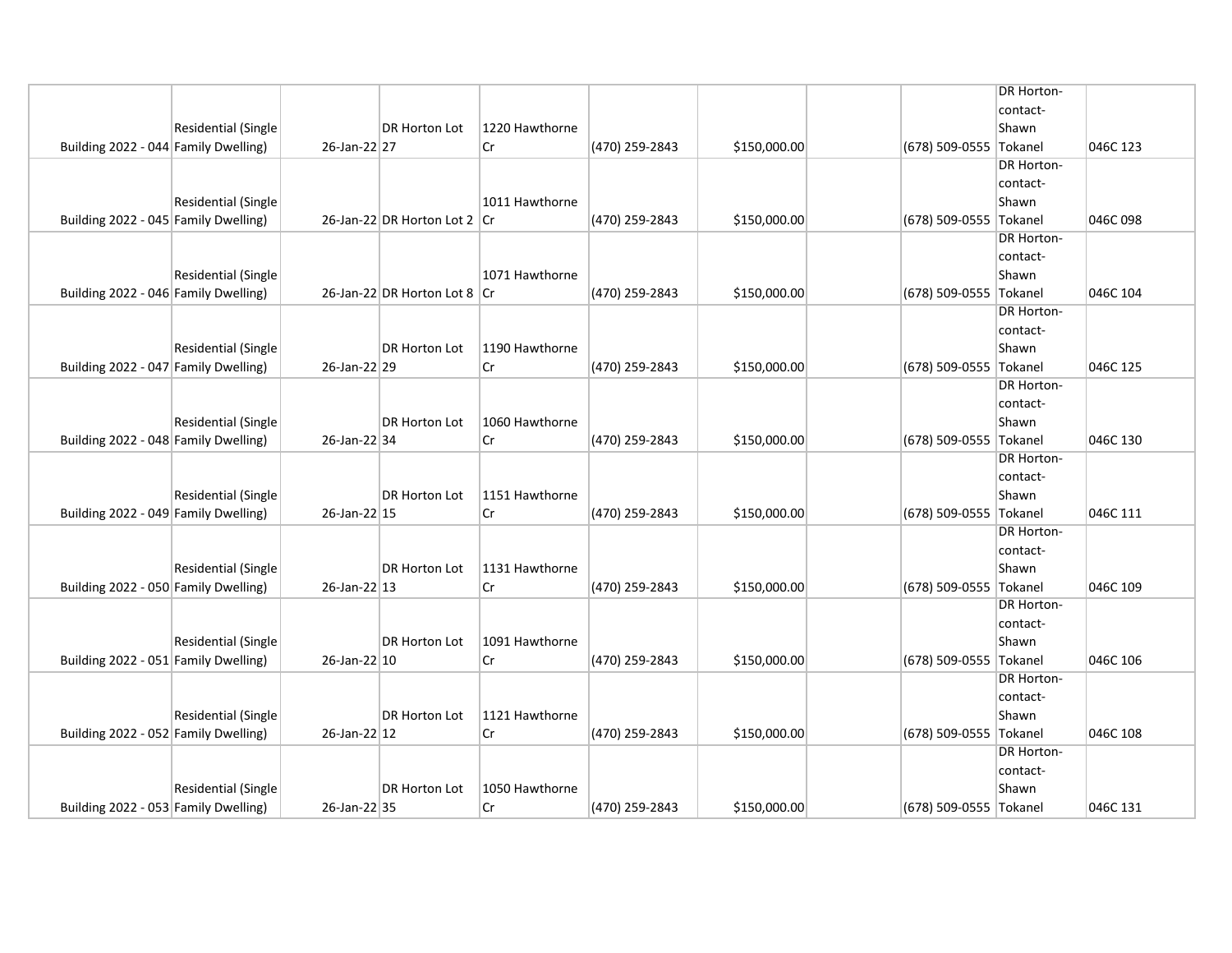|                                      |                     |              |                              |                |                |              | <b>DR Horton-</b>      |          |
|--------------------------------------|---------------------|--------------|------------------------------|----------------|----------------|--------------|------------------------|----------|
|                                      |                     |              |                              |                |                |              | contact-               |          |
|                                      | Residential (Single |              | DR Horton Lot                | 1070 Hawthorne |                |              | Shawn                  |          |
| Building 2022 - 054 Family Dwelling) |                     | 26-Jan-22 33 |                              | Cr             | (470) 259-2843 | \$150,000.00 | (678) 509-0555 Tokanel | 046C 129 |
|                                      |                     |              |                              |                |                |              | <b>DR Horton-</b>      |          |
|                                      |                     |              |                              |                |                |              | contact-               |          |
|                                      | Residential (Single |              | DR Horton Lot                | 1150 Hawthorne |                |              | Shawn                  |          |
| Building 2022 - 055 Family Dwelling) |                     | 26-Jan-22 31 |                              | Cr             | (470) 259-2843 | \$150,000.00 | (678) 509-0555 Tokanel | 046C 127 |
|                                      |                     |              |                              |                |                |              | <b>DR Horton-</b>      |          |
|                                      |                     |              |                              |                |                |              | contact-               |          |
|                                      | Residential (Single |              | DR Horton Lot                | 1141 Hawthorne |                |              | Shawn                  |          |
| Building 2022 - 056 Family Dwelling) |                     | 26-Jan-22 14 |                              | Cr             | (470) 259-2843 | \$150,000.00 | (678) 509-0555 Tokanel | 046C 110 |
|                                      |                     |              |                              |                |                |              | <b>DR Horton-</b>      |          |
|                                      |                     |              |                              |                |                |              | contact-               |          |
|                                      | Residential (Single |              | DR Horton Lot                | 1210 Hawthorne |                |              | Shawn                  |          |
| Building 2022 - 057 Family Dwelling) |                     | 26-Jan-22 28 |                              | lCr            | (470) 259-2843 | \$150,000.00 | (678) 509-0555 Tokanel | 046C 124 |
|                                      |                     |              |                              |                |                |              | <b>DR Horton-</b>      |          |
|                                      |                     |              |                              |                |                |              | contact-               |          |
|                                      | Residential (Single |              |                              | 1001 Hawthorne |                |              | Shawn                  |          |
| Building 2022 - 058 Family Dwelling) |                     |              | 26-Jan-22 DR Horton Lot 1 Cr |                | (470) 259-2843 | \$150,000.00 | (678) 509-0555 Tokanel | 046C 097 |
|                                      |                     |              |                              |                |                |              | <b>DR Horton-</b>      |          |
|                                      |                     |              |                              |                |                |              | contact-               |          |
|                                      | Residential (Single |              |                              | 1021 Hawthorne |                |              | Shawn                  |          |
| Building 2022 - 059 Family Dwelling) |                     |              | 26-Jan-22 DR Horton Lot 3 Cr |                | (470) 259-2843 | \$150,000.00 | (678) 509-0555 Tokanel | 046C 099 |
|                                      |                     |              |                              |                |                |              | <b>DR Horton-</b>      |          |
|                                      |                     |              |                              |                |                |              | contact-               |          |
|                                      | Residential (Single |              |                              | 1041 Hawthorne |                |              | Shawn                  |          |
| Building 2022 - 060 Family Dwelling) |                     |              | 26-Jan-22 DR Horton lot 5 Cr |                | (470) 259-2843 | \$150,000.00 | (678) 509-0555 Tokanel | 046C 101 |
|                                      |                     |              |                              |                |                |              | <b>DR Horton-</b>      |          |
|                                      |                     |              |                              |                |                |              | contact-               |          |
|                                      | Residential (Single |              |                              | 1061 Hawthorne |                |              | Shawn                  |          |
| Building 2022 - 061 Family Dwelling) |                     |              | 26-Jan-22 DR Horton Lot 7 Cr |                | (470) 259-2843 | \$150,000.00 | (678) 509-0555 Tokanel | 046C 103 |
|                                      |                     |              |                              |                |                |              | <b>DR Horton-</b>      |          |
|                                      | Residential (Single |              |                              | 1081 Hawthorne |                |              | contact-<br>Shawn      |          |
| Building 2022 - 062 Family Dwelling) |                     |              | 26-Jan-22 DR Horton Lot 9 Cr |                | (470) 259-2843 | \$150,000.00 | (678) 509-0555 Tokanel | 046C 105 |
|                                      |                     |              |                              |                |                |              | <b>DR Horton-</b>      |          |
|                                      |                     |              |                              |                |                |              | contact-               |          |
|                                      | Residential (Single |              | DR Horton Lot                | 1101 Hawthorne |                |              | Shawn                  |          |
| Building 2022 - 063 Family Dwelling) |                     | 26-Jan-22 11 |                              | Cr             | (470) 259-2843 | \$150,000.00 | (678) 509-0555 Tokanel | 046C 107 |
|                                      |                     |              |                              |                |                |              |                        |          |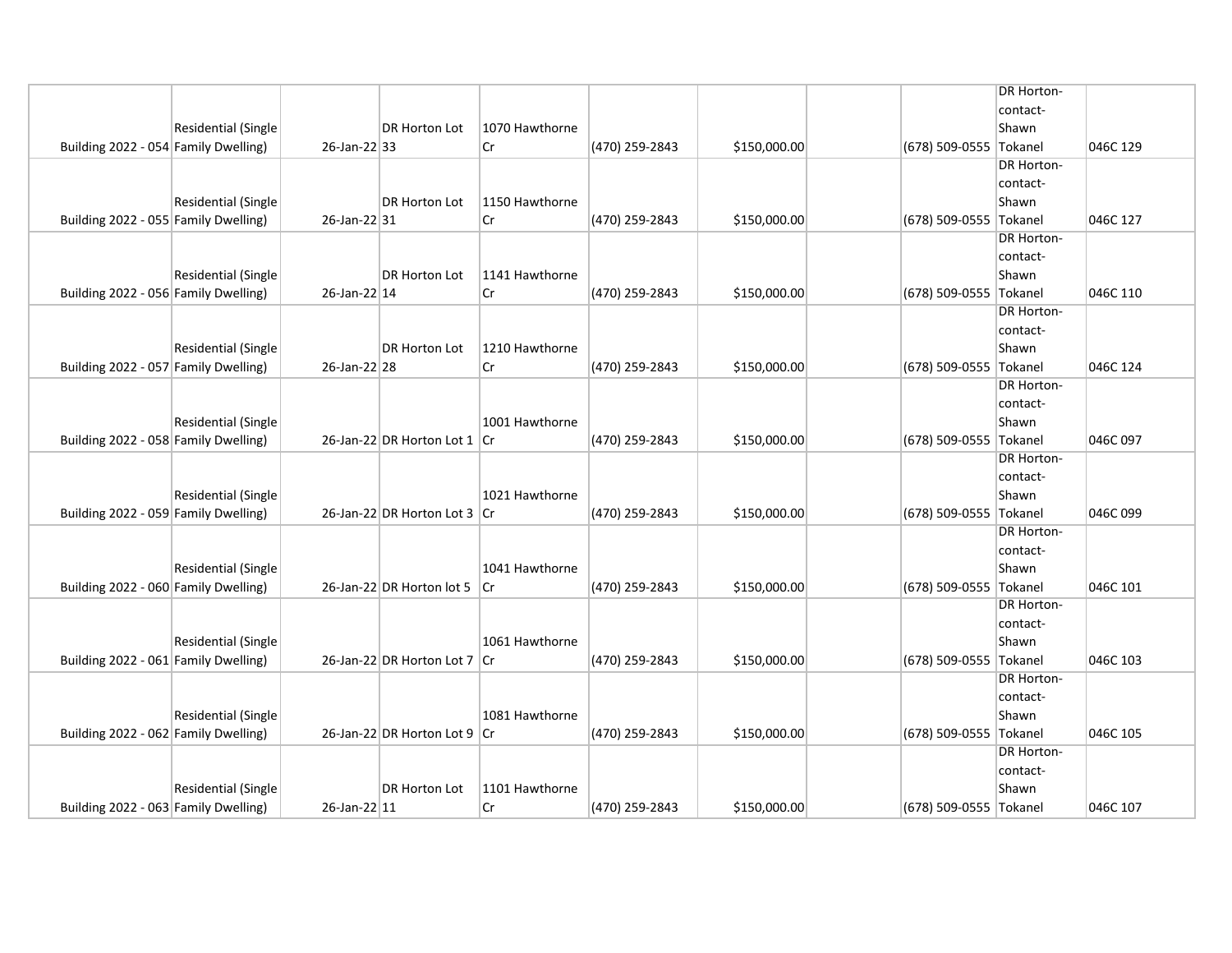|                                      | <b>Residential (Single</b> |                    |                               | Sugar Creek Trail - |                |                          |             |                                      | Smart               |           |
|--------------------------------------|----------------------------|--------------------|-------------------------------|---------------------|----------------|--------------------------|-------------|--------------------------------------|---------------------|-----------|
| Building 2022 - 064 Family Dwelling) |                            |                    | 26-Jan-22 Markey, David       | Sugar Bend Lot 2    |                | \$300,000.00             |             | (706) 474-2291 Properties            |                     | 065A 001A |
|                                      | Agricultural (Pole         |                    | Jack's Creek                  | 2291 Price Mill     |                |                          |             |                                      |                     |           |
| Building 2022 - 066 Barn)            |                            | 31-Jan-22 Farm     |                               | Road                | (706) 474-2554 | \$75,000.00              |             | (706) 342-5596 Lee Nunn              |                     | 007 039   |
|                                      |                            |                    |                               |                     |                |                          |             |                                      |                     |           |
|                                      |                            |                    |                               |                     |                |                          |             |                                      |                     |           |
|                                      |                            |                    |                               |                     |                |                          |             |                                      | Randy Bryan-        |           |
|                                      | Residential (Single        |                    |                               | 2440 Greensboro     |                |                          | Residential |                                      | <b>Bryan's Home</b> |           |
| Building 2022 - 067 Family Dwelling) |                            |                    | 01-Feb-22 Adams, Annie        | Highway             |                | \$240,000.00 Contractor  |             | (706) 474-2498 Repair                |                     | 044 007A  |
|                                      |                            |                    |                               |                     |                |                          |             |                                      |                     |           |
|                                      | <b>Residential (Single</b> |                    | Rutledge                      | 1881 Newborn        |                |                          |             |                                      | Robert              |           |
| Building 2022 - 068 Family Dwelling) |                            |                    | 07-Feb-22 Retreat- Lot 1      | Road                | (678) 251-8029 | \$350,000.00 Residential |             | (678) 251-8029 Harrington            |                     | 021 003B  |
|                                      |                            |                    |                               | 1091 White Oak      |                |                          |             |                                      | Pamlico Pool        |           |
| Building 2022 - 069 Land Disturbance |                            |                    | 07-Feb-22 Long, Stephen       | Way                 | (770) 480-1650 | \$0.00                   |             | (478) 452-1003 Company               |                     | 066C005   |
|                                      |                            |                    |                               |                     |                |                          |             |                                      |                     |           |
|                                      |                            |                    |                               |                     |                |                          |             |                                      |                     |           |
|                                      |                            |                    |                               |                     |                |                          |             |                                      | Rosewood            |           |
|                                      |                            |                    |                               | 1291 Waterstone     |                |                          |             |                                      | Development         |           |
| Building 2022 - 070 Land Disturbance |                            |                    | 07-Feb-22 Wise, Chris         | <b>Drive</b>        | (770) 653-7417 | \$0.00                   |             | (678) 635-7276 Company, LLC 051H 017 |                     |           |
|                                      |                            |                    |                               |                     |                |                          |             |                                      |                     |           |
|                                      |                            |                    |                               |                     |                |                          |             |                                      |                     |           |
|                                      |                            |                    |                               |                     |                |                          |             |                                      | Rosewood            |           |
|                                      | Residential (Single        |                    |                               | 1291 Waterstone     |                |                          |             |                                      | Development         |           |
| Building 2022 - 071 Family Dwelling) |                            |                    | 07-Feb-22 Wise, Chris         | <b>Drive</b>        | (770) 653-7417 | \$0.00                   |             | (678) 635-7276 Company, LLC 051H 017 |                     |           |
|                                      | Residential                |                    |                               |                     |                |                          |             |                                      |                     |           |
|                                      | (Accessory                 |                    | Ahlstrand, Jon & 1241 Dickson |                     |                |                          |             |                                      |                     |           |
| Building 2022 - 072 Building)        |                            |                    | 08-Feb-22 Desa Maria          | Road                | (404) 319-3520 | \$20,000.00              |             |                                      | Owner               | 021 123A  |
|                                      |                            |                    |                               |                     |                |                          |             |                                      |                     |           |
|                                      | <b>Residential (Single</b> |                    | Butler, John &                | 1041 Riverwalk      |                |                          |             |                                      | South Carriage      |           |
| Building 2022 - 073 Family Dwelling) |                            | 08-Feb-22 Kristina |                               | Pointe Road         |                | \$693,000.00 Residential |             | (678) 863-8626 Homes, Inc.           |                     | 001 102   |
|                                      | Residential<br>(Accessory  |                    | Butler, John &                | 1041 Riverwalk      |                |                          |             |                                      | South Carriage      |           |
| Building 2022 - 074 Building)        |                            | 08-Feb-22 Kristina |                               | Pointe Road         |                | \$224,000.00 Residential |             | (678) 863-8626 Homes, Inc.           |                     | 001 102   |
|                                      | Residential                |                    |                               |                     |                |                          |             |                                      |                     |           |
|                                      | (Accessory                 |                    |                               | Keencheefoonee      |                |                          |             |                                      | Singbao Tent        |           |
| Building 2022 - 075 Building)        |                            |                    | 08-Feb-22 McAbee, Phillip     | Road                | (323) 603-9458 | $$14,000.00$ Specialty   |             | (356) 036-4974 Co. Ltd.              |                     | 021 102AA |
|                                      | Residential                |                    |                               |                     |                |                          |             |                                      |                     |           |
|                                      | (Accessory                 |                    |                               | Keencheefoonee      |                |                          |             |                                      | Carolina            |           |
|                                      |                            |                    |                               |                     |                |                          |             |                                      |                     |           |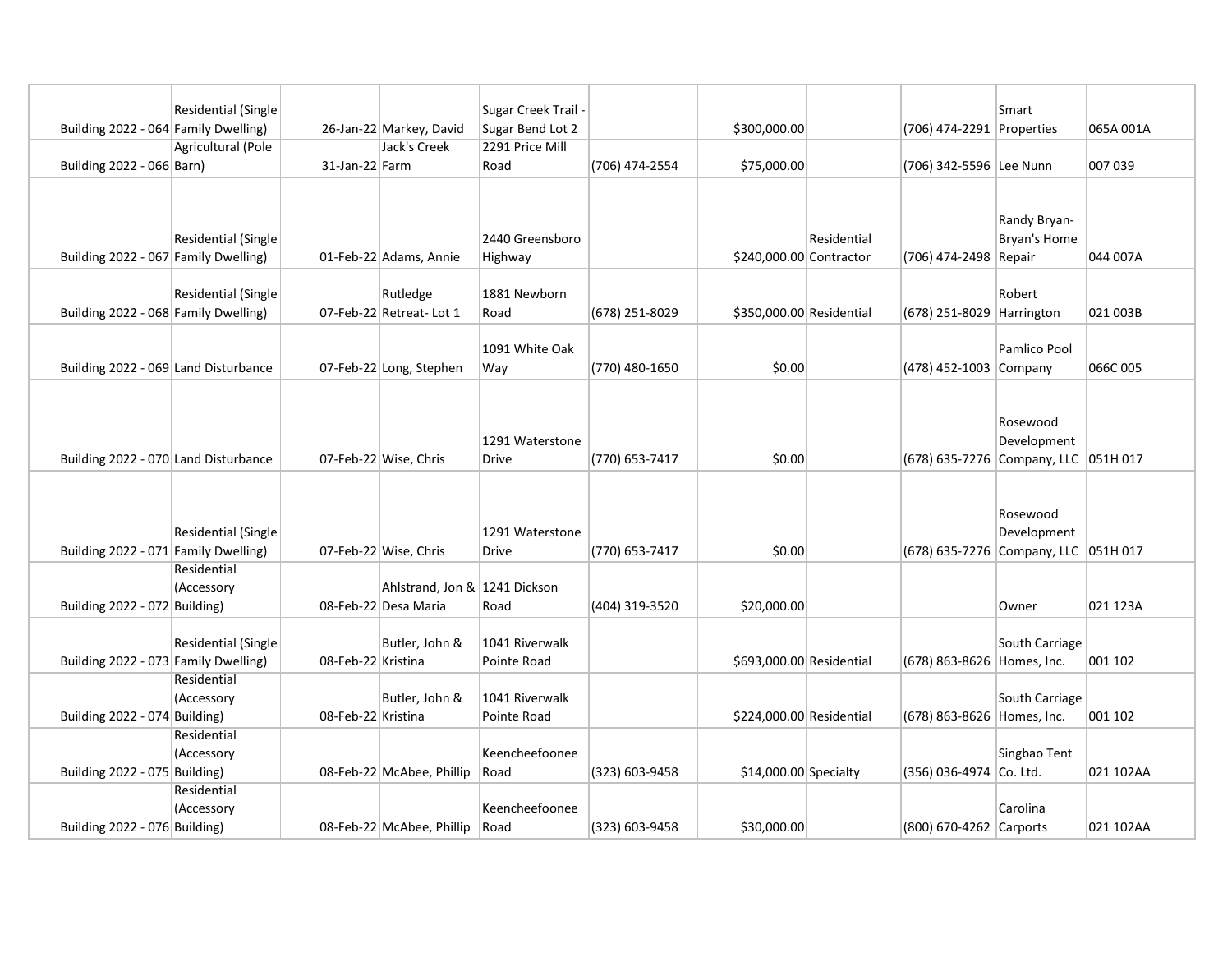|                                         | Agricultural (Pole         |                   |                                          | 1840 Sandy Creek                |                  |                          |              |                               |             |           |
|-----------------------------------------|----------------------------|-------------------|------------------------------------------|---------------------------------|------------------|--------------------------|--------------|-------------------------------|-------------|-----------|
| Building 2022 - 077 Barn)               |                            |                   | 10-Feb-22 Rice, Chris                    | Road                            | (770) 401-7916   | \$65,000.00              |              |                               | Owner       | 025 054C  |
|                                         | Manufactured               |                   |                                          |                                 |                  |                          |              |                               |             |           |
|                                         | Home (Multi                |                   |                                          | 1111 Sugar Creek                |                  |                          | Manufactured |                               | Flamingo    |           |
| Building 2022 - 078 Section)            |                            |                   | 14-Feb-22 Muzyka, Peter                  | Church Road                     | (706) 318-4139   | \$170,000.00 Home        |              | (706) 549-3600 Homes          |             | 043 066   |
|                                         |                            |                   | Outsource                                | 7181 Atlanta                    |                  |                          |              |                               |             |           |
| Building 2022 - 079 Land Disturbance    |                            | 14-Feb-22 America |                                          | Highway                         | (941) 737-8138   | \$0.00                   |              |                               |             | 013 004C  |
|                                         |                            |                   |                                          |                                 |                  |                          |              |                               | Southland   |           |
|                                         | <b>Residential (Single</b> |                   | Hernandez,                               |                                 |                  |                          |              |                               | Homes       |           |
| Building 2022 - 080 Family Dwelling)    |                            |                   | 15-Feb-22 Bryan & Yesenia Mallory Road   |                                 | (706) 974-0659   | \$400,000.00 Residential |              | (770) 422-1777 Corporation    |             | 016 051BG |
|                                         |                            |                   |                                          |                                 |                  |                          |              |                               | Sinclair    |           |
|                                         |                            |                   |                                          |                                 |                  |                          |              |                               | Oconee      |           |
|                                         | Manufactured               |                   |                                          |                                 |                  |                          |              |                               | Homes-      |           |
|                                         | Home (Multi                |                   |                                          | 1254 Weaver                     |                  |                          |              |                               | Mobile Home |           |
| Building 2022 - 081 Section)            |                            |                   | 15-Feb-22 Clark, Allan                   | Jones Road                      | (678) 628-3032   | \$201,033.00             |              | (706) 474-0510 Ward           |             | 030 054B  |
|                                         |                            |                   |                                          |                                 |                  |                          |              |                               |             |           |
|                                         | Residential (Single        |                   |                                          | Boones Bridge                   |                  |                          |              |                               |             |           |
| Building 2022 - 082 Family Dwelling)    |                            |                   | 16-Feb-22 Clark, Adrianna                | Road                            | (304) 834-2434   | \$250,000.00             |              |                               | Owner       | 035 031H  |
|                                         |                            |                   |                                          |                                 |                  |                          |              |                               |             |           |
|                                         | <b>Residential (Single</b> |                   | Castleberry,                             |                                 |                  |                          |              |                               | Service     |           |
| Building 2022 - 083 Family Dwelling)    |                            |                   | 16-Feb-22 Lester & Connie Athens Highway |                                 | (404) 580-1202   | \$500,000.00 Residential |              | (404) 569-9451 Complete       |             | 015 037   |
|                                         |                            |                   |                                          |                                 |                  |                          |              |                               |             |           |
|                                         | <b>Residential (Single</b> |                   |                                          |                                 |                  |                          |              |                               |             |           |
| Building 2022 - 084 Family Dwelling)    |                            |                   | 17-Feb-22 Wall, Martin                   | High Shoals Road (678) 858-9635 |                  | \$350,000.00             |              |                               | Owner       | 001 030   |
|                                         | Residential                |                   |                                          |                                 |                  |                          |              |                               |             |           |
|                                         | (Accessory                 |                   |                                          |                                 |                  |                          |              |                               |             |           |
| Building 2022 - 085 Building)           |                            |                   | 17-Feb-22 Wall, Martin                   | High Shoals Road (678) 858-9635 |                  | \$30,000.00              |              |                               | Owner       | 001 030   |
|                                         |                            |                   |                                          |                                 |                  |                          |              |                               |             | 001 030   |
| Building 2022 - 086 Agricultural (Barn) |                            |                   | 17-Feb-22 Wall, Martin                   | High Shoals Road                | (678) 858-9635   | \$34,000.00              |              |                               |             |           |
|                                         | <b>Residential (Single</b> |                   |                                          |                                 |                  |                          |              |                               |             |           |
| Building 2022 - 087 Family Dwelling)    |                            |                   | 18-Feb-22 Bernard, Ryan                  |                                 | (770) 231-1238   |                          |              |                               |             | 029 069AA |
|                                         | Residential                |                   |                                          | McNair Lane<br>1081 White Oak   |                  | \$500,000.00             |              |                               | Owner       |           |
| Building 2022 - 088 (Boatlift)          |                            |                   | 18-Feb-22 Barlow, Beth                   | Way                             |                  | \$33,000.00              |              | (706) 453-0514 Boatlifts      | Oconee      | 066C 007  |
|                                         | Residential                |                   |                                          |                                 | (770) 851-1752   |                          |              |                               | Oconee      |           |
| Building 2022 - 089 (Boatlift)          |                            |                   | 18-Feb-22 Menke, James                   | 1440 Wood Road                  | $(478)$ 957-7522 | \$25,000.00              |              | (706) 453-0514 Boatlifts      |             | 065 074ZB |
|                                         |                            |                   |                                          |                                 |                  |                          |              |                               |             |           |
|                                         | Residential (Single        |                   | Pure Built                               | 1821 Apalachee                  |                  |                          |              |                               | Pure Built  |           |
| Building 2022 - 090 Family Dwelling)    |                            | 21-Feb-22 Homes   |                                          | <b>Woods Trail</b>              | (706) 474-2291   | \$600,000.00 Residential |              | (706) 474-2291 Homes          |             | 058A057   |
|                                         |                            |                   |                                          |                                 |                  |                          |              |                               |             |           |
|                                         | <b>Residential (Single</b> |                   | Alcovy Builders,                         |                                 |                  |                          |              |                               | Alcovy      |           |
| Building 2022 - 091 Family Dwelling)    |                            | 21-Feb-22 Inc.    |                                          | Dixie Highway                   | (770) 527-7053   | \$200,000.00 Residential |              | (770) 527-7053 Builders, Inc. |             | 012 103   |
|                                         |                            |                   |                                          |                                 |                  |                          |              |                               |             |           |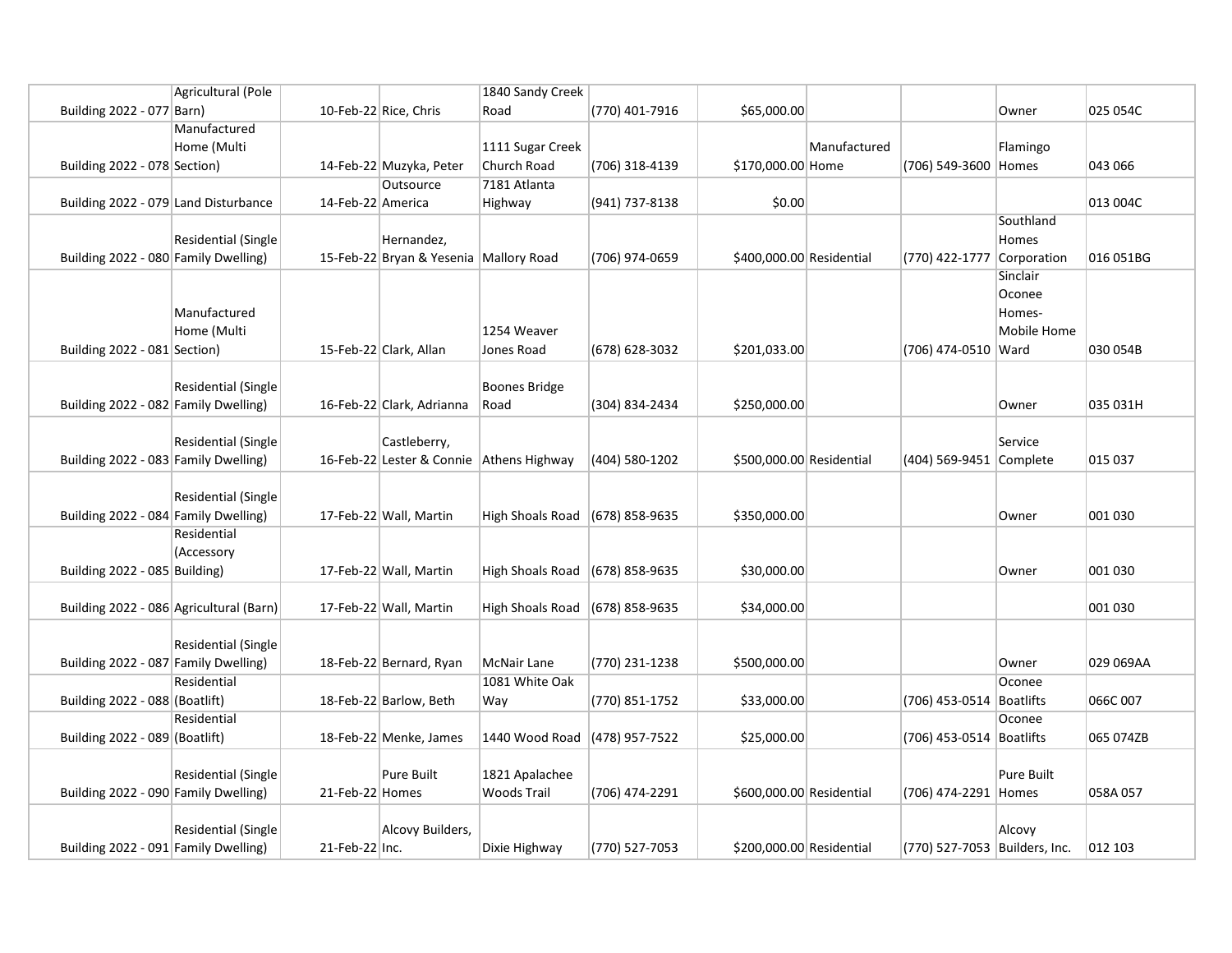|                                      | Manufactured              |                    |                            |                                 |                  |                          |                                        | Peters and Son |          |
|--------------------------------------|---------------------------|--------------------|----------------------------|---------------------------------|------------------|--------------------------|----------------------------------------|----------------|----------|
|                                      | Home (Multi               |                    | Villeda, Jose &            | 1111 Shadyside                  |                  |                          |                                        | Home           |          |
| Building 2022 - 092 Section)         |                           | 25-Feb-22 Maria    |                            | Lane                            | (706) 342-6351   | \$7,000.00               | (706) 818-0624 Transport               |                | 043 028  |
|                                      | Residential               |                    |                            |                                 |                  |                          |                                        |                |          |
| Building 2022 - 093 (Remodel)        |                           |                    | 21-Feb-22 Vance, Austin    | 1201 Porter Road (770) 851-8962 |                  | \$75,000.00              |                                        | Owner          | 060 008B |
|                                      | Residential               |                    |                            |                                 |                  |                          |                                        |                |          |
|                                      | (Accessory                |                    |                            | 202 W Main                      |                  |                          |                                        |                |          |
| Building 2022 - 094 Building)        |                           |                    | 23-Feb-22 O'Neill, Thomas  | Street                          | (404) 330-2505   | \$20,000.00 Owner        |                                        |                | R03 012  |
|                                      | Residential               |                    |                            |                                 |                  |                          |                                        |                |          |
|                                      | (Accessory                |                    |                            | 6580 Seven                      |                  |                          |                                        |                |          |
| Building 2022 - 095 Building)        |                           |                    | 23-Feb-22 Kilpatrick, Vann | <b>Islands Road</b>             | (770) 468-1103   | \$9,497.00               |                                        | Owner          | 056 057  |
|                                      |                           |                    |                            |                                 |                  |                          |                                        |                |          |
|                                      |                           |                    |                            |                                 |                  |                          |                                        | <b>SH</b>      |          |
|                                      | Residential               |                    | Richards,                  | 3091 Indian Creek               |                  |                          |                                        | Construction   |          |
| Building 2022 - 096 (Addition)       |                           | 23-Feb-22 Roberts  |                            | Road                            | (678) 472-7584   | \$60,000.00              | (770) 206-0662 & Renovation            |                | 047 066B |
|                                      | Residential               |                    |                            |                                 |                  |                          |                                        |                |          |
|                                      | (Accessory                |                    |                            | 256 Williams                    |                  |                          |                                        |                |          |
| Building 2022 - 097 Building)        |                           |                    | 25-Feb-22 Bradford, Rick   | Street                          | (404) 597-5748   | \$14,000.00 Residential  | (770) 527-6704 Spencer Knight 012 134A |                |          |
|                                      |                           |                    |                            |                                 |                  |                          |                                        |                |          |
|                                      | Residential (Single       |                    | Atkinson,                  | Eatonton                        |                  |                          |                                        |                |          |
| Building 2022 - 098 Family Dwelling) |                           | 28-Feb-22 Mitchell |                            | Highway                         | (706) 342-6995   | \$300,000.00             |                                        | Owner          | 054 013  |
|                                      |                           |                    |                            |                                 |                  |                          |                                        |                |          |
|                                      | Residential (Dock/        |                    |                            | 1691 Morgan                     |                  |                          |                                        |                |          |
| Building 2022 - 099 Seawall)         | <b>Agricultural (Pole</b> |                    | 28-Feb-22 Roberts, Tom     | <b>Drive</b><br>1290 Rehoboth   |                  | \$0.00                   | (706) 347-4630 S & S Docks             |                | 064B 054 |
|                                      |                           |                    |                            |                                 |                  |                          |                                        |                | 002 046D |
| Building 2022 - 100 Barn)            |                           |                    | 28-Feb-22 Watkins, Muriel  | Road                            | (706) 540-8397   | \$3,500.00               |                                        | Owner          |          |
|                                      | Residential               |                    |                            | 1691 Apalachee                  |                  |                          |                                        | J. Key         |          |
| Building 2022 - 101 (Addition)       |                           |                    | 01-Mar-22 Davies, Dianne   | <b>River Road</b>               | (706) 818-4032   | \$75,000.00 Residential  | (404) 736-4648 Construction            |                | 043 119  |
|                                      |                           |                    |                            |                                 |                  |                          |                                        |                |          |
|                                      | Residential (Single       |                    |                            | 120 Spring Creek                |                  |                          |                                        |                |          |
| Building 2022 - 102 Family Dwelling) |                           |                    | 01-Mar-22 Cofer, Justin    | Drive                           | $(678)$ 333-6689 | \$425,000.00             |                                        | Owner          | 012A 017 |
|                                      | Residential               |                    |                            |                                 |                  |                          |                                        |                |          |
|                                      | (Accessory                |                    |                            | 2381 Hestertown                 |                  |                          |                                        | Melvin T       |          |
| Building 2022 - 103 Dwelling)        |                           |                    | 01-Mar-22 Gray, Scott      | Road                            | (678) 414-9289   | \$100,000.00 Residential | (678) 725-4669 VanHorn                 |                | 005 001  |
|                                      |                           |                    | Luttrell, Chad &           | 1200 Sailview                   |                  |                          |                                        | Tomac          |          |
| Building 2022 - 104 Land Disturbance |                           | 01-Mar-22 Jenny    |                            | <b>Drive</b>                    | (678) 758-5360   |                          | (706) 817-9288 Builders                |                | 065C 013 |
|                                      |                           |                    |                            |                                 |                  |                          |                                        |                |          |
|                                      | Residential (Single       |                    | Luttrell, Chad &           | 1200 Sailview                   |                  |                          |                                        | Tomac          |          |
| Building 2022 - 105 Family Dwelling) |                           | 01-Mar-22 Jenny    |                            | <b>Drive</b>                    | (678) 758-5360   | \$1,000,000.00           | (706) 817-9288 Builders                |                | 065C 013 |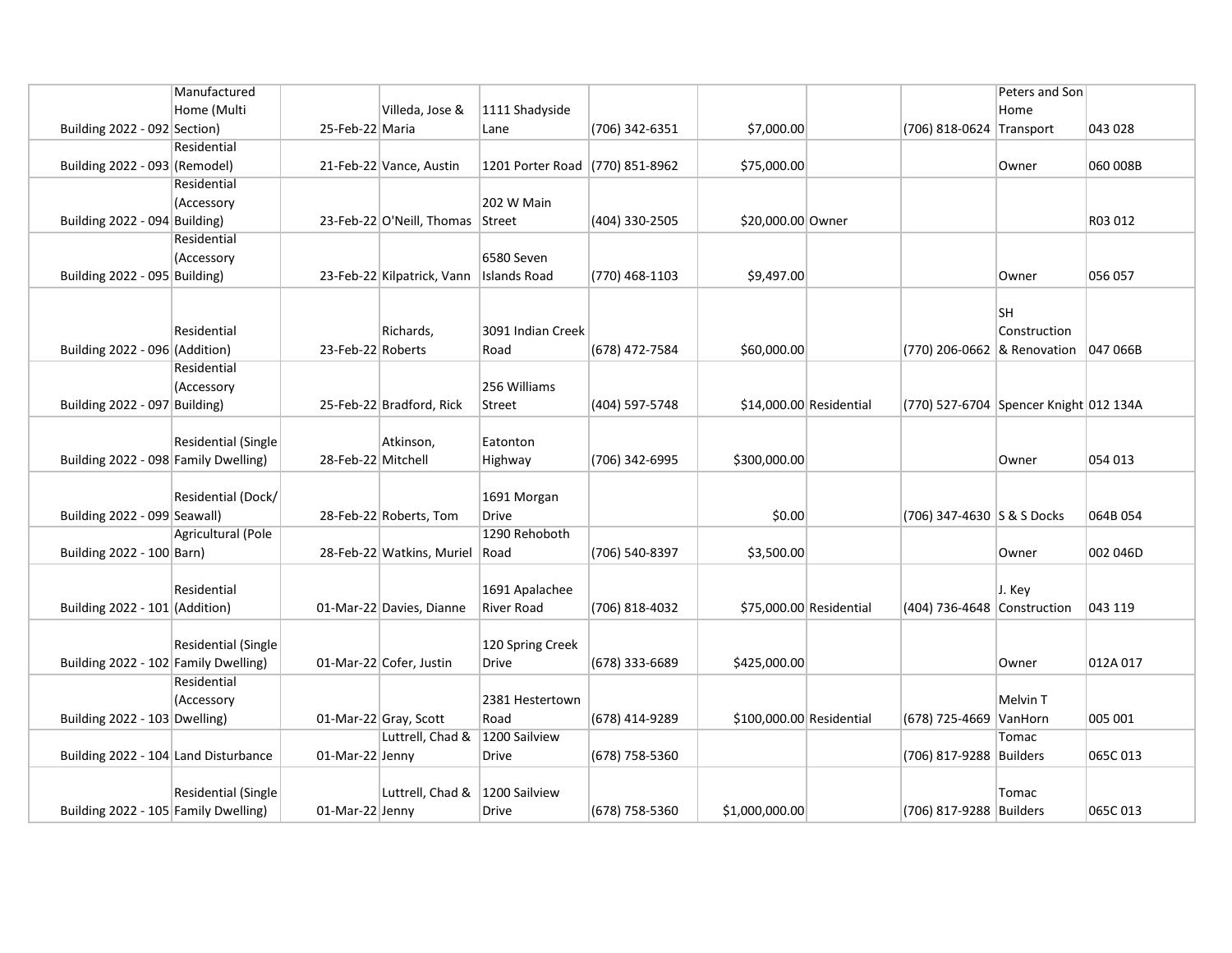|                                        | Residential                |                    |                                |                                 |                    |                          |                                       |                      |          |
|----------------------------------------|----------------------------|--------------------|--------------------------------|---------------------------------|--------------------|--------------------------|---------------------------------------|----------------------|----------|
|                                        | (Accessory                 |                    |                                | 1791 Sandy Creek                |                    |                          |                                       | <b>R&amp;B Metal</b> |          |
| Building $2022 - 106$ Building)        |                            |                    | 02-Mar-22 Barnhardt, Brad Road |                                 | (919) 604-0373     | \$70,000.00              |                                       | Structures           | 025 039A |
|                                        | Residential                |                    |                                |                                 |                    |                          |                                       |                      |          |
|                                        | (Accessory                 |                    | Herron, Donald                 | 1420 Binford                    |                    |                          |                                       |                      |          |
| Building 2022 - 107 Building)          |                            |                    | 02-Mar-22 & Melanie            | Road                            | (770) 231-1489     | \$13,518.00              |                                       | Owner                | 050 006  |
|                                        |                            |                    |                                |                                 |                    |                          |                                       |                      |          |
|                                        | Residential (Single        |                    | Reeves, Joe &                  | 2190 Centennial                 |                    |                          |                                       | <b>Crooked Creek</b> |          |
| Building 2022 - 108 Family Dwelling)   |                            | 02-Mar-22 Traci    |                                | Road                            |                    | \$385,000.00 Residential |                                       |                      | 021 013  |
|                                        |                            |                    |                                |                                 | (770) 318-2312     |                          | (770) 616-0443 Homes                  |                      |          |
|                                        |                            |                    |                                |                                 |                    |                          |                                       |                      |          |
|                                        | Residential (Single        |                    | Jernigan,                      | 1030 MacFaddin                  |                    |                          |                                       | <b>Crooked Creek</b> |          |
| Building 2022 - 109 Family Dwelling)   |                            | 02-Mar-22 Matthew  |                                | Lane                            | $(912) 816 - 7868$ | \$465,000.00 Residential | (770) 616-0443 Homes                  |                      | 032 031  |
|                                        |                            |                    |                                |                                 |                    |                          |                                       |                      |          |
|                                        | <b>Residential (Single</b> |                    | Burns, Mark &                  | 7030 Bostwick                   |                    |                          |                                       |                      |          |
| Building 2022 - 110 Family Dwelling)   |                            | 02-Mar-22 Toni     |                                | Highway                         | (678) 386-1505     | \$325,000.00 Residential | (706) 248-2194 Andrew Shealy 003 031A |                      |          |
|                                        |                            |                    |                                |                                 |                    |                          |                                       | RJ Holcomb           |          |
|                                        |                            |                    | Massey, Lanier                 |                                 |                    |                          |                                       | Docks &              |          |
| Building 2022 - 111 Residential (Dock) |                            | 04-Mar-22 Robert   |                                | 1010 Heidi Trail                | (706) 614-8082     | \$16,000.00 Dock         | (706) 347-0398 Seawalls               |                      | 051C041  |
|                                        |                            |                    |                                |                                 |                    |                          |                                       | <b>RJ Holcomb</b>    |          |
|                                        |                            |                    |                                |                                 |                    |                          |                                       | Docks &              |          |
| Building 2022 - 112 Residential (Dock) |                            |                    | 04-Mar-22 Thrower, Zach        | 1000 Azalea Lane (404) 886-9847 |                    | \$20,000.00 Dock         | (706) 347-0398 Seawalls               |                      | 066C020  |
|                                        | Agricultural               |                    |                                | 1321 Beaver Dam                 |                    |                          |                                       |                      |          |
| Building 2022 - 113 (Addition)         |                            |                    | 07-Mar-22 Johnston, Hiram Road |                                 | (706) 363-2340     | \$42,000.00              |                                       | Owner                | 016 046A |
|                                        |                            |                    |                                |                                 |                    |                          |                                       |                      |          |
|                                        | Residential                |                    | Dickinson,                     | 1041 W Magnolia                 |                    |                          |                                       |                      |          |
| Building 2022 - 114 (Remodel)          |                            | 07-Mar-22 Howard   |                                | Loop                            | (678) 283-8790     | \$12,500.00              |                                       | Owner                | 046C 073 |
|                                        |                            |                    |                                |                                 |                    |                          |                                       |                      |          |
|                                        | Residential (Dock/         |                    |                                | 1001 Sugarhill                  |                    |                          |                                       |                      |          |
| Building 2022 - 115 Seawall)           |                            |                    | 08-Mar-22 ZF Sugarhill         | Way Lot 126                     | (770) 359-8254     | \$0.00                   | (404) 275-5314 Paul Bernie            |                      | 066A040  |
|                                        | Residential                |                    |                                |                                 |                    |                          |                                       |                      |          |
|                                        |                            |                    |                                |                                 |                    |                          |                                       | Peak Steel-          |          |
|                                        | (Accessory                 |                    | Britt, Benjamin                | 6698 Bostwick                   |                    |                          |                                       |                      |          |
| Building $2022 - 116$ Building)        |                            | 08-Mar-22 & Pamela |                                | Hwy                             | $(706)$ 318-6675   | \$108,356.00             | (844) 333-7325 Brad Banks             |                      | 003 028A |
|                                        | Residential                |                    |                                |                                 |                    |                          |                                       |                      |          |
|                                        | (Accessory                 |                    | Reynolds,                      | 1039 Sewell                     |                    |                          |                                       | <b>R&amp;B</b>       |          |
| Building 2022 - 117 Building)          |                            | 08-Mar-22 Sandra   |                                | Church Road                     | (404) 548-9501     | \$10,000.00              |                                       | Structures           | 022 018  |
|                                        |                            |                    |                                | 2950                            |                    |                          |                                       |                      |          |
|                                        | Residential                |                    |                                | Keencheefoonee                  |                    |                          |                                       |                      |          |
| Building 2022 - 118 (Remodel)          |                            |                    | 08-Mar-22 Rhoades, Brad        | Road                            | (404) 427-5608     | \$15,000.00              |                                       | Owner                | 022 044E |
|                                        |                            |                    |                                |                                 |                    |                          |                                       |                      |          |
|                                        | Residential (Single        |                    | Fuller, Josh &                 |                                 |                    |                          |                                       |                      |          |
| Building 2022 - 119 Family Dwelling)   |                            | 09-Mar-22 Amanda   |                                | <b>Prospect Road</b>            | (404) 472-4284     | \$650,000.00             |                                       | Owner                | 010 023D |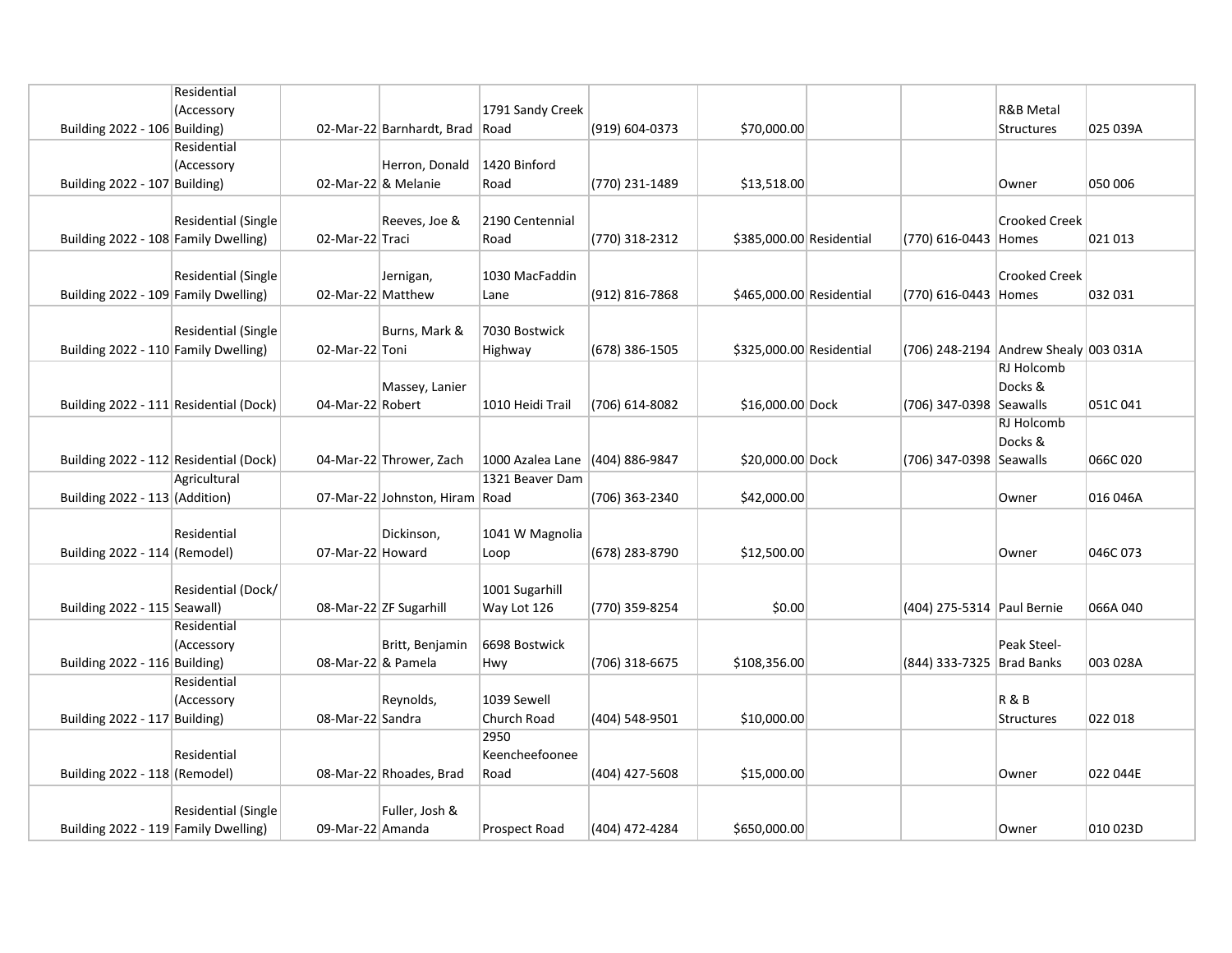|                                      | Residential (Single) |                   |                           |                 |                    |              |                             |                                        |           |
|--------------------------------------|----------------------|-------------------|---------------------------|-----------------|--------------------|--------------|-----------------------------|----------------------------------------|-----------|
| Building 2022 - 121 Family Dwelling) |                      |                   | 10-Mar-22 Fuller, Jeremy  | Prospect Road   | (770) 845-8937     | \$490,000.00 |                             | <b>Owner</b>                           | 012 023E  |
|                                      | Residential          |                   |                           | 2960 Bethany    |                    |              |                             | Deaton,                                |           |
| Building $2022 - 123$ (Addition)     |                      |                   | 10-Mar-22 Deaton, Michael | Road            | (606) 304-3811     | \$40,000.00  | (606) 304-3811 Michael      |                                        | 045 048B  |
|                                      |                      |                   |                           |                 |                    |              |                             |                                        |           |
|                                      | Residential (Single) |                   | Montgomery,               | Apalachee Woods |                    |              |                             |                                        |           |
| Building 2022 - 124 Family Dwelling) |                      | 10-Mar-22 Bradley |                           | Trail           | (404) 304-7307     | \$300,000.00 | (706) 818-0862 John Lindsey |                                        | 058A 063A |
|                                      | Residential          |                   |                           |                 |                    |              |                             |                                        |           |
|                                      | (Addition &          |                   |                           | 1980 Bostwick   |                    |              |                             |                                        |           |
| Building 2022 - 125 Remodel)         |                      |                   | 15-Mar-22 Redd, Jameson   | Road            | (770) 362-0779     | \$0.00       |                             | (770) 362-0779   Redd, Jameson         |           |
|                                      |                      |                   |                           |                 |                    |              |                             |                                        |           |
|                                      |                      |                   |                           | 1131 Fawnfield  |                    |              |                             |                                        |           |
| Building 2022 - 126 Land Disturbance |                      |                   | 15-Mar-22 Beckham, Ann    | Drive           | (571) 643-5732     | \$0.00       | (706) 318-2091 Mike Crisp   |                                        | 066B 014  |
|                                      |                      |                   |                           |                 |                    |              |                             |                                        |           |
|                                      | Communication        |                   |                           |                 |                    |              |                             | Ansco &                                |           |
| Building 2022 - 127 Tower (Upgrade)  |                      |                   | 16-Mar-22 AT&T GA 1377    | 2811 Fears Road | $(912) 557 - 9282$ | \$25,000.00  |                             | (912) 577-9282 Associates, LLC 030 008 |           |

Driveway

|                                  |               |                   |                          |                                   |                |                        | Contractor     |
|----------------------------------|---------------|-------------------|--------------------------|-----------------------------------|----------------|------------------------|----------------|
| <b>Permit Number</b>             | Driveway Type | <b>Issue Date</b> | <b>Project Name</b>      | <b>Project Address</b>            | Owner Phone    | <b>Contractor Name</b> | Phone          |
|                                  |               |                   |                          |                                   |                |                        |                |
|                                  |               |                   | The Callidora            | Apalachee River                   |                |                        |                |
| Driveway 2022 - 001 Agricultural |               |                   | 03-Jan-22 Tribe, Inc.    | Road (043-087A)                   | (706) 474-0667 | Owner                  |                |
|                                  |               |                   |                          |                                   |                | <b>Iron Horse</b>      |                |
|                                  |               |                   | Windsor Creek -          | 1020 Windsor                      |                | Developments           |                |
| Driveway 2022 - 002 Residential  |               | 07-Jan-22 Lot 18  |                          | Creek Way                         | (770) 318-6901 | LLC.                   | (770) 318-6901 |
|                                  |               |                   | McPherson,               |                                   |                |                        |                |
| Driveway 2022 - 003 Residential  |               | 18-Jan-22 Dallas  |                          | Mchenry Crossing $(678)$ 943-9014 |                | Owner                  |                |
|                                  |               |                   |                          |                                   |                |                        |                |
| Driveway 2022 - 004 Residential  |               |                   | 18-Jan-22 Bleau, Heather | <b>Thankful Road</b>              | (706) 318-6250 | <b>Sidney Blevins</b>  | (706) 318-7698 |
|                                  |               |                   |                          |                                   |                |                        |                |
|                                  |               |                   |                          | 1381 Sherpherd                    |                |                        |                |
| Driveway 2022 - 005 Residential  |               |                   | 20-Jan-22 Greene, Tony   | Road                              | (678) 859-6090 | Owner                  |                |
|                                  |               |                   |                          | Prospect Road -                   |                |                        |                |
| Driveway 2022 - 006 Residential  |               |                   | 24-Jan-22 Fuller, Jeremy | 010 023E                          | (770) 845-8937 | <b>Holbrook Myers</b>  |                |
|                                  |               |                   |                          |                                   |                |                        |                |
|                                  |               |                   | K & H Homes-             | Lower Apalachee                   |                |                        |                |
| Driveway 2022 - 007 Residential  |               | 25-Jan-22 Lot 4   |                          | Road                              |                | K & H Homes            | (706) 318-3308 |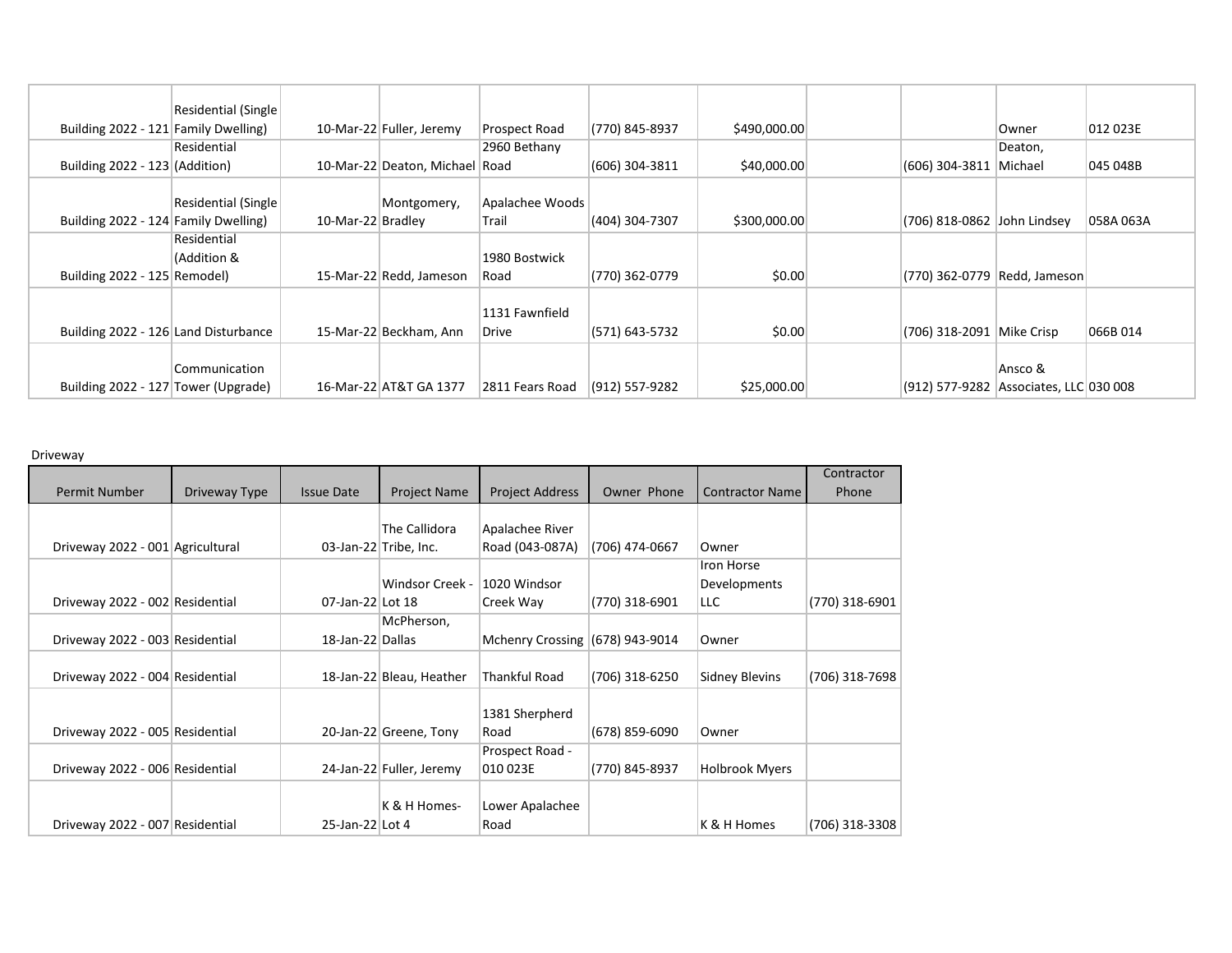| Driveway 2022 - 008 Residential  | 25-Jan-22 Lot 5    | K & H Homes-                         | Lower Apalachee<br>Road          |                | K & H Homes                      | (706) 318-3308 |
|----------------------------------|--------------------|--------------------------------------|----------------------------------|----------------|----------------------------------|----------------|
|                                  |                    | Gladney,                             |                                  |                |                                  |                |
| Driveway 2022 - 009 Residential  |                    | 28-Jan-22 William D                  | Jones Wood Lane (706) 540-4124   |                |                                  |                |
| Driveway 2022 - 010 Residential  |                    | 28-Jan-22 Bernard, Ryan              | <b>McNair Lane</b>               | (770) 231-1238 |                                  |                |
|                                  |                    | Lee, William -                       | Gilbert Road (008-               |                |                                  |                |
| Driveway 2022 - 011 Residential  | 03-Feb-22 Bryan A. |                                      | 017B)                            | (706) 474-0548 | Owner                            |                |
|                                  |                    |                                      |                                  |                |                                  |                |
| Driveway 2022 - 012 Agricultural |                    | 04-Feb-22 Shannon, Robby Bonner Lane |                                  |                | Robby Shannon                    |                |
|                                  |                    |                                      |                                  |                | Rosewood                         |                |
|                                  |                    |                                      | 1291 Waterstone                  |                | Development                      |                |
| Driveway 2022 - 013 Residential  |                    | 07-Feb-22 Wise, Chris                | <b>Drive</b>                     | (770) 653-7417 | Company, LLC                     | (678) 635-7276 |
|                                  |                    | Butler, John &                       | 1041 Riverwalk                   |                | South Carriage                   |                |
| Driveway 2022 - 014 Residential  | 08-Feb-22 Kristina |                                      | Road                             |                | Homes, Inc.                      | (678) 863-8626 |
|                                  |                    |                                      | 1311 Jones Wood                  |                |                                  |                |
| Driveway 2022 - 015 Residential  |                    | 11-Feb-22 Wiley, David               | Lane                             | (404) 788-1417 | Owner                            |                |
|                                  |                    |                                      |                                  |                |                                  |                |
|                                  |                    | Hernandez,                           |                                  |                | <b>Southland Homes</b>           |                |
| Driveway 2022 - 016 Residential  |                    | 15-Feb-22 Bryan & Yesenia            | Mallory Road                     |                | Corporation                      | (770) 422-1777 |
|                                  |                    | Alcovy Builders,                     |                                  |                | <b>Alcovy Builders,</b>          |                |
| Driveway 2022 - 017 Residential  | 21-Feb-22 Inc.     |                                      | Dixie Highway                    | (770) 527-7053 | Inc.                             | (770) 527-7053 |
| Driveway 2022 - 018 Residential  |                    | 22-Feb-22 Peppers, Todd              | Reese Road                       |                |                                  |                |
|                                  |                    | Cronan, Michael                      |                                  |                |                                  |                |
| Driveway 2022 - 019 Residential  | 23-Feb-22 & Tori   |                                      | Pierce Dairy Road                |                | Owner                            |                |
|                                  |                    | Sweet Home                           |                                  |                |                                  |                |
| Driveway 2022 - 020 Assembly     | 01-Mar-22 Baptist  |                                      | <b>Carter Street</b>             | (706) 818-0238 | Jessie Hawkins                   | (706) 717-8044 |
|                                  |                    |                                      |                                  |                |                                  |                |
|                                  |                    |                                      | 2600 Prospect                    |                | Knight                           |                |
| Driveway 2022 - 021 Residential  |                    | 03-Mar-22 Collins, Jackson           | Road                             |                | Construction, LLC (706) 818-1205 |                |
|                                  |                    |                                      | Jones Woods                      |                |                                  |                |
| Driveway 2022 - 022 Agricultural |                    | 04-Mar-22 Moon, Shannon              | Lane                             | (404) 427-9090 | Owner                            |                |
|                                  |                    | <b>Adams Thomas</b>                  | Jones Wood Lane                  |                |                                  |                |
| Driveway 2022 - 023 Residential  | 08-Mar-22 Jr       |                                      | Tract 6                          | (678) 836-5035 |                                  |                |
|                                  |                    | Fuller, Josh &                       |                                  |                |                                  |                |
| Driveway 2022 - 024 Residential  | 09-Mar-22 Amanda   |                                      | Prospect Road                    | (404) 472-4284 |                                  |                |
|                                  |                    |                                      |                                  |                |                                  |                |
| Driveway 2022 - 025 Residential  |                    | 11-Mar-22 Tommy Bristow              | Holstein Road                    |                | <b>Tommy Bristow</b>             | (770) 686-5615 |
|                                  |                    |                                      |                                  |                |                                  |                |
| Driveway 2022 - 026 Residential  |                    | 15-Mar-22 Davis, Kellie              | Indian Creek Road (404) 731-8600 |                |                                  |                |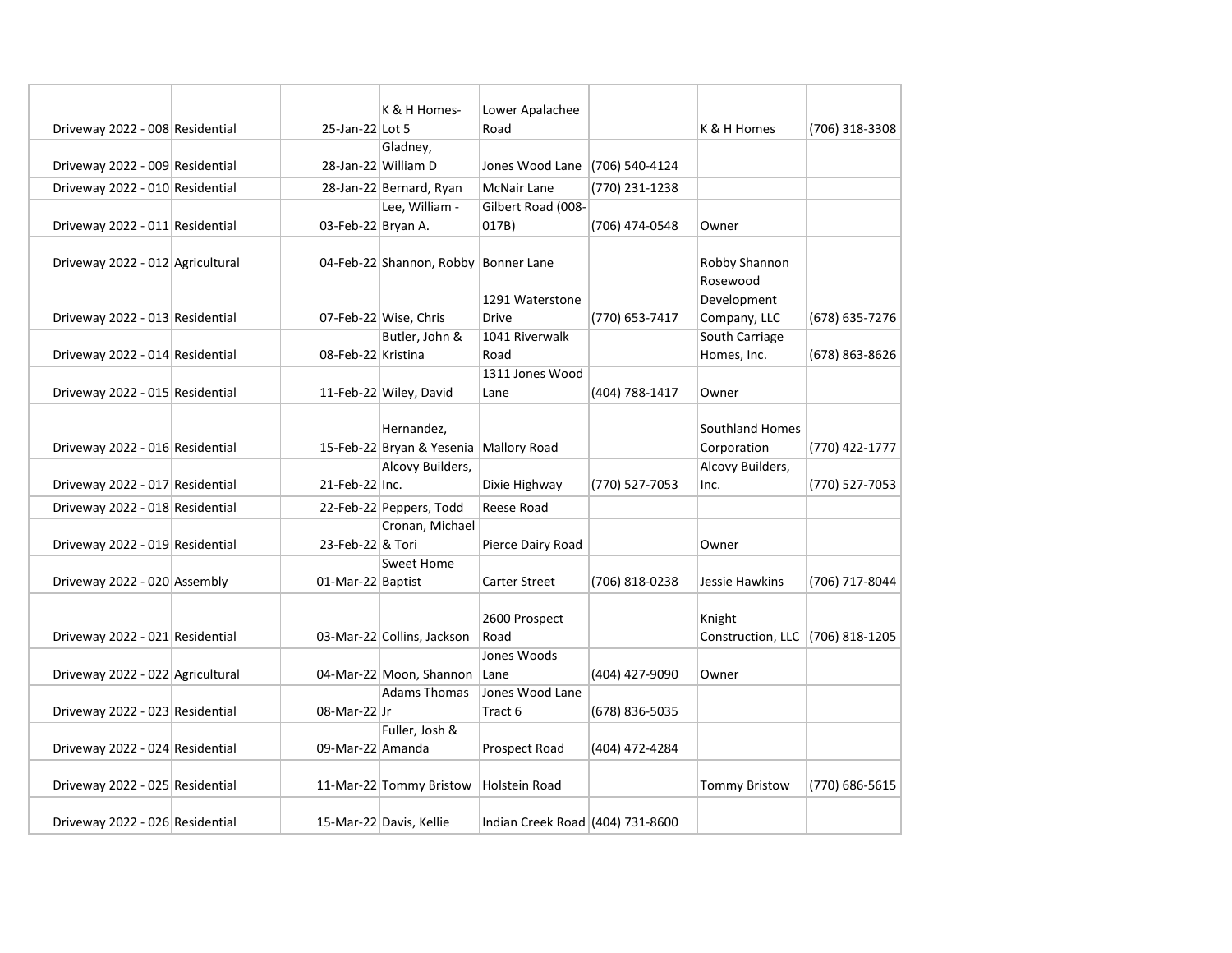Electric

| 느 しししい にし                    |                    |                                            |                             |                        |                    |                                 |              |
|------------------------------|--------------------|--------------------------------------------|-----------------------------|------------------------|--------------------|---------------------------------|--------------|
|                              |                    | Electrical<br>Construction                 |                             |                        |                    |                                 | Contractor   |
| Permit Number                | <b>Issue Date</b>  | <b>Type</b>                                | <b>Project Name</b>         | <b>Project Address</b> | <b>Owner Phone</b> | Contractor                      | Phone        |
|                              |                    |                                            |                             |                        |                    |                                 |              |
|                              |                    |                                            |                             | 1031 Lakewood          |                    | <b>Moates Electrical</b>        |              |
| <b>Electrical 2022 - 001</b> |                    | 02-Jan-22 Service Change                   | Fox, Leslie                 | Lane                   | 706-474-3652       | <b>Services</b>                 | 706-247-0026 |
|                              |                    |                                            | O'Kelley, Gene              | 1171 White Oak         |                    | <b>Thrower Electric</b>         |              |
| Electrical 2022 - 002        |                    | 05-Jan-22 New Installation & Jennifer      |                             | Way                    | (404) 735-1402     | Inc.                            | 770-554-0772 |
|                              |                    |                                            |                             |                        |                    |                                 |              |
|                              |                    |                                            | Thomas, Richard 1180 Weaver |                        |                    |                                 |              |
| Electrical 2022 - 003        |                    | 11-Jan-22 New Installation and Dian        |                             | Jones Road             | (706) 474-0500     | <b>Taylor Electric</b>          | 478-808-9298 |
|                              |                    |                                            | Damianeas,                  | <b>Ponder Pines</b>    |                    |                                 |              |
| Electrical 2022 - 004        |                    | 12-Jan-22 New Installation Peter & Penny   |                             | Road                   | 706-474-4305       | Owner                           |              |
|                              |                    | Solar                                      |                             |                        |                    |                                 |              |
|                              |                    | Photovoltaic                               |                             |                        |                    | Michael Swanger                 |              |
| <b>Electrical 2022 - 005</b> | 13-Jan-22 System   |                                            | Jones, Richard              | <b>Bostwick Road</b>   | 706-342-2661       | / Mary Hopkins                  | 985-438-6311 |
|                              |                    |                                            |                             |                        |                    |                                 |              |
|                              |                    |                                            | <b>Green River</b>          | 1071 White Oak         |                    | <b>Champion Electric</b>        |              |
| Electrical 2022 - 006        |                    | 18-Jan-22 New Installation Builders-Lot 3  |                             | Way                    | (404) 931-4620     | Company                         | 770-769-0207 |
|                              |                    |                                            |                             | 1380 West Main         |                    |                                 |              |
| Electrical 2022 - 007        |                    | 18-Jan-22 Service Change                   | Brown, Gloria               | Street                 | (706) 557-7880     | <b>Eddie Wyatt</b>              | 706-474-0876 |
|                              |                    |                                            |                             |                        |                    |                                 |              |
|                              |                    |                                            |                             | 1421 Plantation        |                    | <b>Bob Flager</b>               |              |
| Electrical 2022 - 008        |                    | 18-Jan-22 New Installation Nix, James      |                             | Road                   | 404-538-5660       | Electric                        | 574-320-2315 |
|                              |                    |                                            |                             | 5231 Sandy Creek       |                    |                                 |              |
| <b>Electrical 2022 - 009</b> |                    | 19-Jan-22 Service Change                   | Jacobs, John                | Road                   | 678-773-7978       | Jon Marc Jackson                | 770-616-8703 |
|                              |                    |                                            | O'Neill, Mary               | 2280 Bethany           |                    |                                 |              |
| Electrical 2022 - 010        |                    | 19-Jan-22 New Installation Ellen           |                             | Road                   | (404) 594-9192     | Power Pro Electric 706-818-5103 |              |
|                              |                    |                                            |                             | 3060 Eatonton          |                    | Mann Electric,                  |              |
| <b>Electrical 2022 - 011</b> |                    | 20-Jan-22 New Installation Mayfield, Sonny |                             | Hwy.                   | 770-575-6716       | Inc.                            | 678-618-5645 |
|                              |                    |                                            | McCullough,                 | 1631 Sugar Creek       |                    | Mann Electric,                  |              |
| Electrical 2022 - 012        |                    | 20-Jan-22 New Installation Alan & Candy    |                             | Trl.                   | 678-409-9939       | Inc.                            | 678-618-5645 |
|                              |                    |                                            |                             | 1371 Godfrey           |                    |                                 |              |
| <b>Electrical 2022 - 013</b> |                    | 20-Jan-22 New Installation Smith, Kyle     |                             | Road                   | 678-898-5266       |                                 |              |
|                              |                    | Additional                                 | Stooksbury,                 | 131 Spring Creek       |                    |                                 |              |
| Electrical 2022 - 014        | 21-Jan-22 Circuits |                                            | Brandon                     | <b>Drive</b>           | (770) 349-9734     | Owner                           |              |
|                              |                    | Temporary                                  | Bohannon,                   | 1200 Shakerag          |                    |                                 |              |
| <b>Electrical 2022 - 015</b> | 21-Jan-22 Service  |                                            | Timothy                     | Road                   | (404) 402-4920     | Owner                           |              |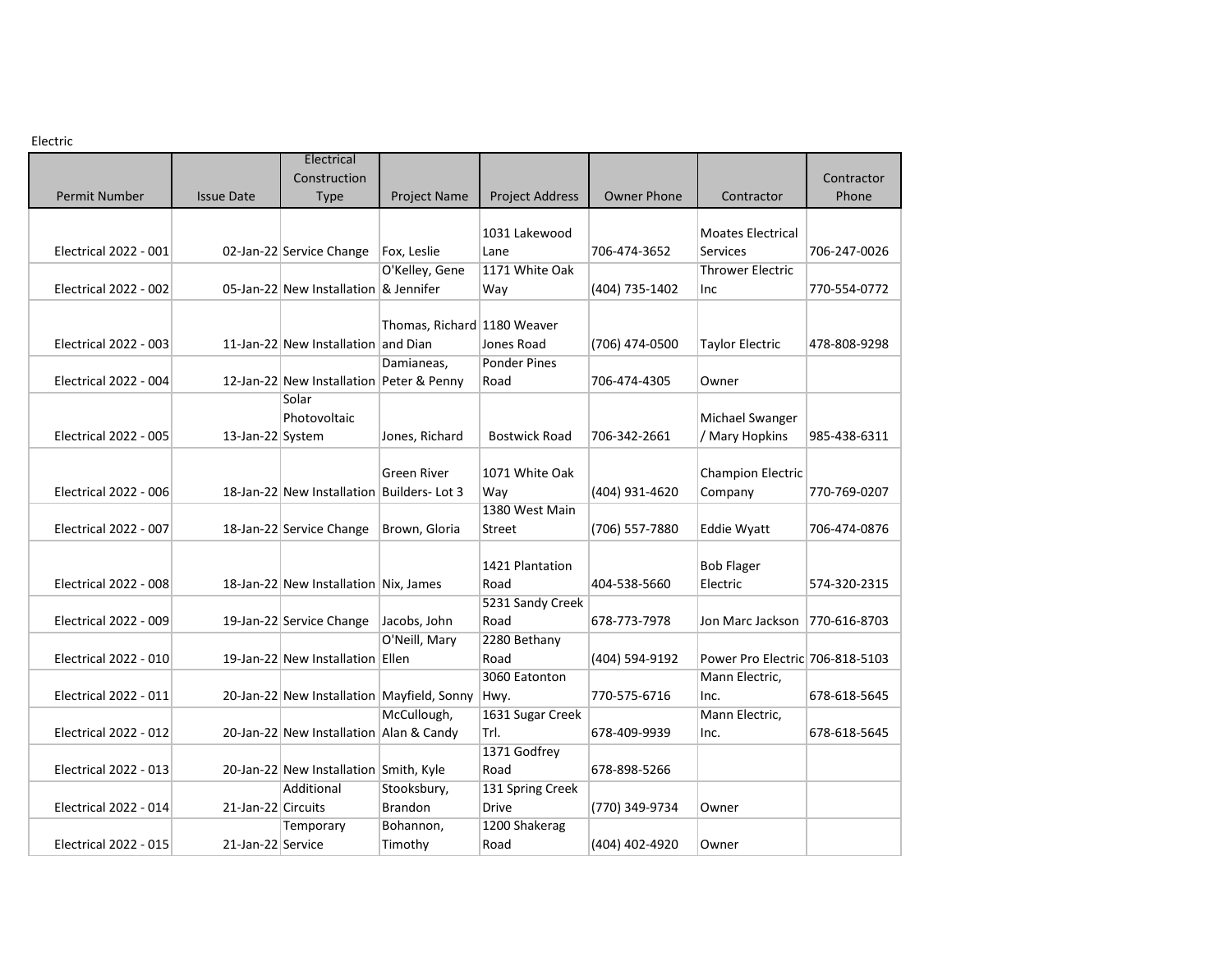|                              |                                          | Doughty,                                         | 1060 Hawkins                                                |                |                          |              |
|------------------------------|------------------------------------------|--------------------------------------------------|-------------------------------------------------------------|----------------|--------------------------|--------------|
| <b>Electrical 2022 - 016</b> | 21-Jan-22 Service Change                 | Stephen R                                        | Academy Road                                                | (404) 801-0553 | Owner                    |              |
|                              |                                          | Jaramillo,                                       |                                                             |                |                          |              |
|                              |                                          | Michael &                                        | 1371 Cochran                                                |                | Ways Enterprise,         |              |
| <b>Electrical 2022 - 017</b> | 21-Jan-22 New Installation Denise        |                                                  | Road                                                        | (706) 818-3253 | LLC                      | 770-554-6721 |
|                              | Generator                                | Farmview                                         | 2610 Eatonton                                               |                |                          |              |
| Electrical 2022 - 018        | 25-Jan-22 Installation                   | Market                                           | Highway                                                     | 706-816-9212   | <b>Brittain Electric</b> | 770-385-9391 |
|                              |                                          | Asencio-Ayala,                                   | 1160 Academy                                                |                |                          |              |
| <b>Electrical 2022 - 019</b> | 25-Jan-22 New Installation Wendy         |                                                  | Lane                                                        | (678) 791-6178 | Owner                    |              |
|                              |                                          |                                                  |                                                             |                |                          |              |
|                              |                                          |                                                  | Rehoboth Road -                                             |                | Mike Hays Electric       |              |
| <b>Electrical 2022 - 020</b> | 26-Jan-22 New Installation Watkins, Beth |                                                  | Parcel 002 046D                                             | (706) 540-8397 | Inc                      | 770-652-0512 |
|                              |                                          |                                                  |                                                             |                |                          |              |
|                              |                                          |                                                  | 3261 Fairplay                                               |                | <b>Inrush Electrical</b> |              |
| <b>Electrical 2022 - 021</b> |                                          | 01-Feb-22 New Installation Ocegueda, Jesus Road  |                                                             |                | Solutions                | 706-816-0077 |
|                              |                                          | Jack's Creek                                     | 2291 Price Mill                                             |                |                          |              |
| <b>Electrical 2022 - 022</b> | 03-Feb-22 New Installation Farm          |                                                  | Road                                                        |                | <b>Higdon Electric</b>   | 706-347-0046 |
|                              |                                          | Camp Twin                                        | 1391                                                        |                |                          |              |
|                              |                                          | Lakes-Camper                                     | Keencheefoonee                                              |                | J & I Cordon             |              |
| <b>Electrical 2022 - 023</b> | 04-Feb-22 New Installation Cabin 2       |                                                  | Road                                                        |                | Electric, LLC            | 770-682-1706 |
|                              |                                          | Camp Twin                                        | 1391                                                        |                |                          |              |
|                              |                                          | Lakes-Camper                                     | Keencheefoonee                                              |                | J & I Cordon             |              |
| <b>Electrical 2022 - 024</b> | 04-Feb-22 New Installation Cabin 3       |                                                  | Road                                                        |                | Electric, LLC            | 770-682-1706 |
|                              |                                          | Camp Twin                                        | 1391                                                        |                |                          |              |
|                              |                                          | Lakes-Camper                                     | Keencheefoonee                                              |                | J & I Cordon             |              |
| <b>Electrical 2022 - 025</b> | 04-Feb-22 New Installation Cabin 1       |                                                  | Road                                                        |                | Electric, LLC            | 770-682-1706 |
|                              |                                          | Camp Twin                                        | 1391                                                        |                |                          |              |
|                              |                                          | Lakes-Camper                                     | Keencheefoonee                                              |                | J & I Cordon             |              |
| <b>Electrical 2022 - 026</b> | 04-Feb-22 New Installation Cabin 4       |                                                  | Road                                                        |                | Electric, LLC            | 770-682-1706 |
|                              |                                          | Camp Twin                                        | 1391                                                        |                |                          |              |
|                              |                                          | Lakes-Camper                                     | Keencheefoonee                                              |                | J & I Cordon             |              |
| <b>Electrical 2022 - 027</b> | 04-Feb-22 New Installation Cabin 5       |                                                  | Road                                                        |                | Electric, LLC            | 770-682-1706 |
|                              |                                          |                                                  | 1090 Graham                                                 |                |                          |              |
| Electrical 2022 - 028        |                                          | 04-Feb-22 New Installation Purebuilt Homes Drive |                                                             |                | <b>Stoddard Electric</b> | 404-379-5590 |
|                              |                                          |                                                  | 1070 Graham                                                 |                |                          |              |
| Electrical 2022 - 029        |                                          | 04-Feb-22 New Installation Purebuilt Homes Road  |                                                             |                | <b>Stoddard Electric</b> | 404-379-5590 |
|                              |                                          |                                                  |                                                             |                |                          |              |
| <b>Electrical 2022 - 030</b> |                                          |                                                  | 04-Feb-22 New Installation Purebuilt Homes 1030 Adelaide Ct |                | <b>Stoddard Electric</b> | 404-379-5590 |
|                              |                                          |                                                  |                                                             |                |                          |              |
| <b>Electrical 2022 - 031</b> | 07-Feb-22 New Installation KM Holdings   |                                                  | 1251 Wilson Road 678-491-6056                               |                | VLS Electric, Inc.       | 386-986-5705 |
|                              |                                          |                                                  |                                                             |                |                          |              |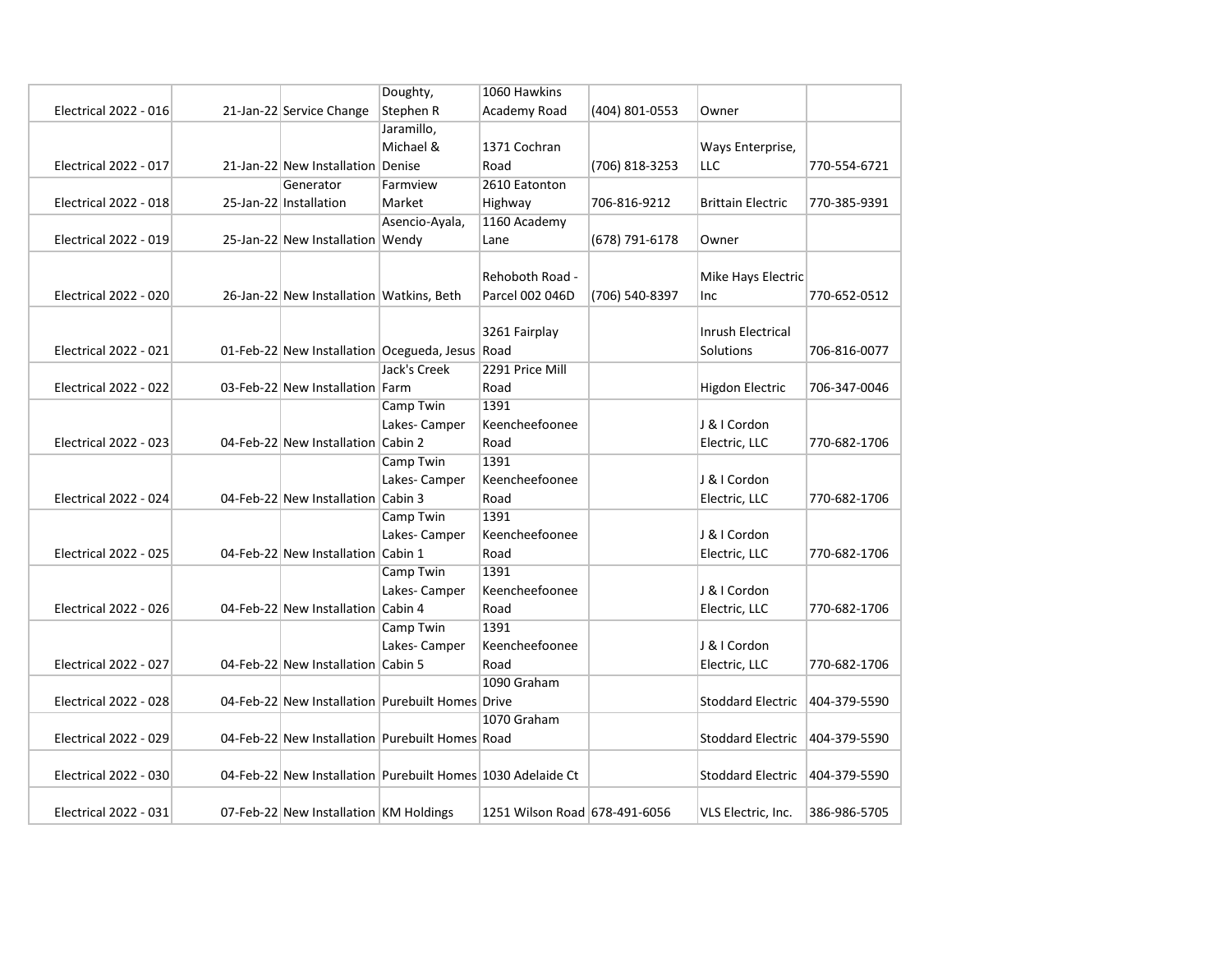|                              |                  |                                          |                  | 1291 Waterstone                                             |                | Lilburn Electric,               |              |
|------------------------------|------------------|------------------------------------------|------------------|-------------------------------------------------------------|----------------|---------------------------------|--------------|
| <b>Electrical 2022 - 032</b> |                  | 07-Feb-22 New Installation Wise, Chris   |                  | Drive                                                       |                | Inc.                            | 770-294-8081 |
| <b>Electrical 2022 - 033</b> |                  | 09-Feb-22 Service Change                 | Sidwell, Mary    | 1280 Sidwell Road                                           |                | Power Pro Electric 706-818-5103 |              |
|                              |                  |                                          |                  |                                                             |                |                                 |              |
|                              |                  |                                          |                  |                                                             |                |                                 |              |
|                              |                  |                                          |                  | 1070 Broughton                                              |                | <b>Ozburn Electrical</b>        |              |
| <b>Electrical 2022 - 034</b> |                  | 10-Feb-22 Service Change                 | Behrndt, Chris   | Lane                                                        | 404-640-9665   | Contractors, Inc.               | 770-784-1618 |
|                              |                  |                                          |                  | 1251 Parks Mill                                             |                |                                 |              |
| <b>Electrical 2022 - 035</b> |                  | 10-Feb-22 New Installation Ellis, TJ     |                  | Road                                                        | 678-725-1405   | Owner                           |              |
| Electrical 2022 - 036        |                  | 10-Feb-22 New Installation Barlow, Brian |                  | 3551 Clack Road                                             | 678-386-8505   | Owner                           |              |
|                              |                  |                                          | Camp Twin        | 1391                                                        |                |                                 |              |
|                              |                  |                                          | Lakes-Camper     | Keencheefoonee                                              |                | J & I Cordon                    |              |
| <b>Electrical 2022 - 037</b> |                  | 11-Feb-22 New Installation Cabin 7       |                  | Road                                                        | 404-787-4100   | Electric, LLC                   | 770-682-1706 |
|                              |                  |                                          | Camp Twin        | 1391                                                        |                |                                 |              |
|                              |                  |                                          | Lakes-Camper     | Keencheefoonee                                              |                | J & I Cordon                    |              |
| Electrical 2022 - 038        |                  | 11-Feb-22 New Installation Cabin 8       |                  | Road                                                        | 404-787-4100   | Electric, LLC                   | 770-682-1706 |
|                              |                  |                                          | Camp Twin        | 1391                                                        |                |                                 |              |
|                              |                  |                                          | Lakes-Camper     | Keencheefoonee                                              |                | J & I Cordon                    |              |
| Electrical 2022 - 039        |                  | 11-Feb-22 New Installation Cabin 9       |                  | Road                                                        | 404-787-4100   | Electric, LLC                   | 770-682-1706 |
|                              |                  |                                          | Camp Twin        | 1391                                                        |                |                                 |              |
|                              |                  |                                          | Lakes-Camper     | Keencheefoonee                                              |                | J & I Cordon                    |              |
| Electrical 2022 - 040        |                  | 11-Feb-22 New Installation Cabin 10      |                  | Road                                                        | 404-787-4100   | Electric, LLC                   | 770-682-1706 |
|                              |                  | Solar                                    |                  |                                                             |                |                                 |              |
|                              |                  | Photovoltaic                             |                  | 4601 Athens                                                 |                |                                 |              |
| Electrical 2022 - 041        | 11-Feb-22 System |                                          | Stratton, Chris  | Highway                                                     | 706-255-2604   | Solar Sun World                 | 706-318-0784 |
|                              |                  | Solar<br>Photovoltaic                    |                  | 1431 Dickson                                                |                | Bryan D. Law-<br>Power Home     |              |
| <b>Electrical 2022 - 042</b> | 25-Feb-22 System |                                          | Bradford, Greg   | Road                                                        | 404-310-9090   | Solar                           | 919-300-7976 |
|                              |                  |                                          |                  |                                                             |                |                                 |              |
|                              |                  |                                          |                  | 2641 Eatonton                                               |                |                                 |              |
|                              |                  |                                          |                  | Highway (046C-                                              |                |                                 |              |
|                              |                  |                                          | Power Supply-    | 001D just outside                                           |                | Jeff Brewer/                    |              |
| <b>Electrical 2022 - 043</b> |                  | 11-Feb-22 New Installation FICOA         |                  | of parcel)                                                  |                | Vinson McDonald 678-482-5100    |              |
|                              |                  |                                          |                  |                                                             |                |                                 |              |
| Electrical 2022 - 044        |                  | 16-Feb-22 New Installation Castleberry   |                  | Athens Highway                                              |                | C &C Electrical                 | 678-409-1706 |
|                              |                  |                                          | Alcovy Builders, |                                                             |                | <b>All Things</b>               |              |
| <b>Electrical 2022 - 045</b> |                  | 21-Feb-22 New Installation Inc.          |                  | Dixie Highway                                               | (770) 527-7053 | Electrical                      | 770-231-8688 |
|                              |                  |                                          |                  |                                                             |                | <b>CDH Electric-</b>            |              |
| <b>Electrical 2022 - 046</b> |                  |                                          |                  | 22-Feb-22 New Installation Jackson, Robert 1150 Wilson Road |                | <b>Chris Holbert</b>            | 706-207-3262 |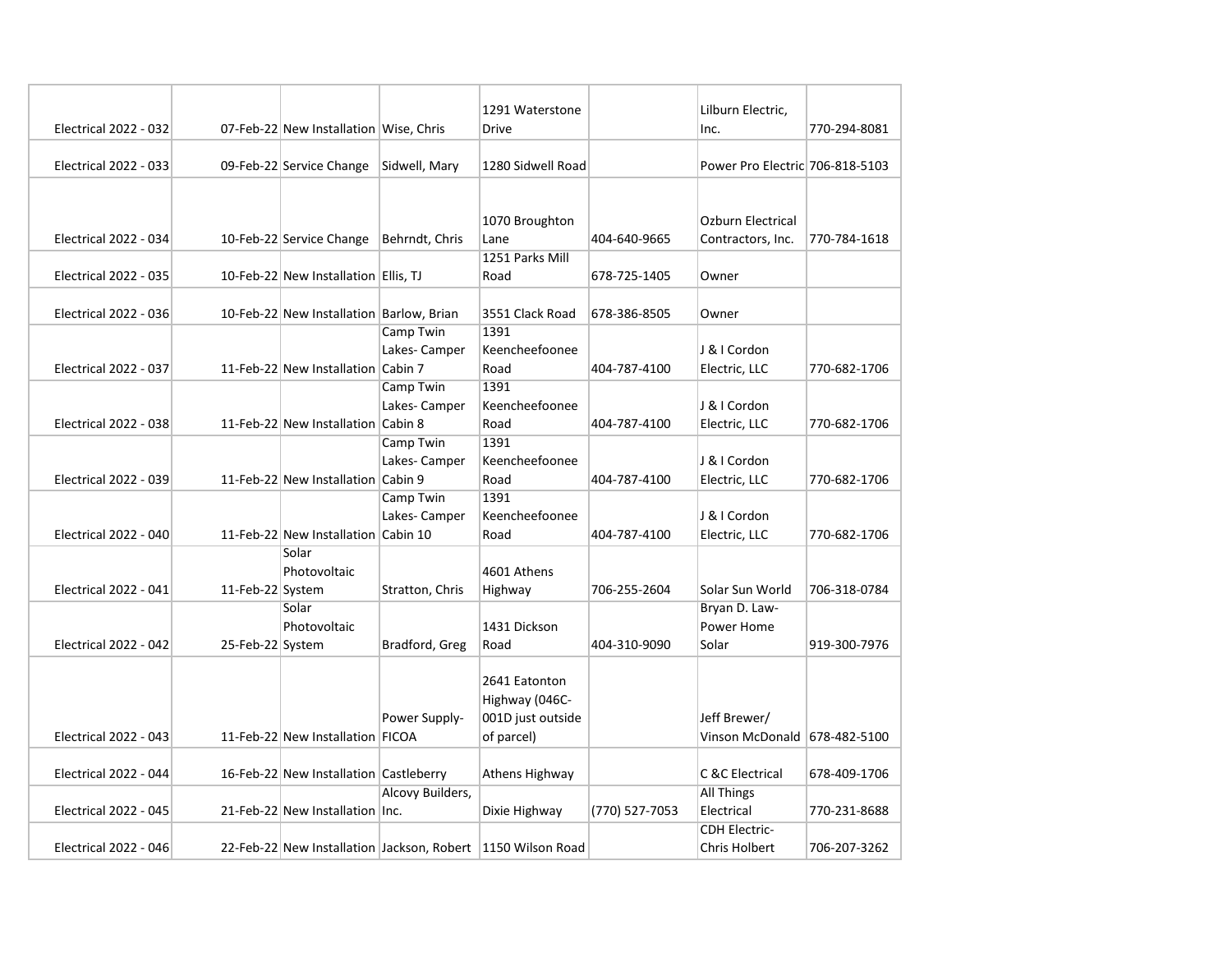| <b>Electrical 2022 - 047</b> |                    | 22-Feb-22 New Installation Bernard, Ryan   |                                  | <b>McNair Lane</b>                                         |                | <b>Stoddard Electric</b>      | 404-379-5590   |
|------------------------------|--------------------|--------------------------------------------|----------------------------------|------------------------------------------------------------|----------------|-------------------------------|----------------|
|                              |                    |                                            |                                  |                                                            |                |                               |                |
|                              |                    |                                            | K & H Homes-                     | Lower Apalachee                                            |                |                               |                |
| Electrical 2022 - 048        |                    | 22-Feb-22 New Installation Lot 4           |                                  | Road                                                       |                | Moates Electric               | (706) 247-0026 |
|                              |                    |                                            |                                  |                                                            |                |                               |                |
|                              |                    |                                            | K & H Homes-                     | Lower Apalachee                                            |                |                               |                |
| <b>Electrical 2022 - 049</b> |                    | 22-Feb-22 New Installation Lot 5           |                                  | Road                                                       |                | <b>Moates Electrical</b>      | (706) 247-0026 |
|                              |                    |                                            | Gaddy,                           | 2411 Weaver                                                |                |                               |                |
| <b>Electrical 2022 - 050</b> |                    | 23-Feb-22 New Installation Christopher     |                                  | Jones Road                                                 | 678-232-7022   |                               |                |
|                              |                    |                                            |                                  |                                                            |                |                               |                |
|                              |                    |                                            |                                  | 1350 Sailview                                              |                | <b>Moates Electrical</b>      |                |
| <b>Electrical 2022 - 051</b> |                    | 23-Feb-22 New Installation Gunindi         |                                  | <b>Drive</b>                                               |                | <b>Services</b>               | 706-247-0026   |
|                              |                    |                                            |                                  | 1160 White Oak                                             |                |                               |                |
| <b>Electrical 2022 - 052</b> |                    | 25-Feb-22 New Installation Gibson, Thom    |                                  | Way                                                        |                | Owner                         |                |
|                              |                    |                                            |                                  |                                                            |                |                               |                |
|                              |                    |                                            | Anderson                         |                                                            |                | <b>Stover Electrical</b>      |                |
| <b>Electrical 2022 - 053</b> |                    |                                            |                                  | 28-Feb-22 New Installation Woodlands, LLC 4371 Spears Road |                | Services, Inc.                | 770-905-5081   |
|                              |                    |                                            |                                  |                                                            |                |                               |                |
|                              |                    | New Installation-                          |                                  |                                                            |                |                               |                |
|                              |                    | Perm. Service                              |                                  | 1930 Bostwick                                              |                |                               |                |
| <b>Electrical 2022 - 054</b> | 28-Feb-22 Pol      |                                            | Thomas, Jerry                    | Highway                                                    | 706-614-0702   |                               |                |
|                              |                    |                                            | Patrick, Robert                  | 4131 Atlanta                                               |                | Stoddard Electric-            |                |
| <b>Electrical 2022 - 055</b> |                    | 01-Mar-22 New Installation Van             |                                  | Highway                                                    | (706) 474-9324 | <b>Tim Stoddard</b>           | 404-379-5590   |
|                              |                    |                                            |                                  | 2851 Newborn                                               |                |                               |                |
| <b>Electrical 2022 - 056</b> |                    | 01-Mar-22 New Installation Flores, Gabriel |                                  | Road                                                       | 678-409-4562   | Richard W Blount 678-897-0420 |                |
|                              |                    | Temporary                                  |                                  | 2841 High Shoals                                           |                |                               |                |
| <b>Electrical 2022 - 057</b> | 03-Mar-22 Service  |                                            | Ross, Jimmy                      | Road                                                       | 770-597-1513   |                               |                |
|                              |                    |                                            |                                  | 2881 Old Mill                                              |                |                               |                |
| <b>Electrical 2022 - 058</b> |                    | 07-Mar-22 New Installation Duggar Sharon   |                                  | Road                                                       | 7064741230     | Keith Duggar                  | 7063182037     |
| <b>Electrical 2022 - 059</b> | 07-Mar-22          |                                            |                                  |                                                            |                |                               |                |
|                              |                    |                                            |                                  |                                                            |                |                               |                |
|                              |                    | Meter                                      |                                  |                                                            |                |                               |                |
| <b>Electrical 2022 - 060</b> |                    | 08-Mar-22 Reconnection                     | Bruce, Benjamin   1161 Hall Lane |                                                            | 7063424012     |                               |                |
|                              |                    | Additional                                 |                                  |                                                            |                | <b>Thrower Electric</b>       |                |
| <b>Electrical 2022 - 061</b> | 08-Mar-22 Circuits |                                            | <b>Thrower Dock</b>              | 1000 Azalea Lane                                           | 4048869847     | Inc                           | 7705540772     |
|                              |                    |                                            |                                  | 2950                                                       |                |                               |                |
|                              |                    | Additional                                 |                                  | Keencheefoonee                                             |                |                               |                |
| <b>Electrical 2022 - 062</b> | 09-Mar-22 Circuits |                                            | Rhoades, Brad                    | Rd                                                         | 4044275608     | Owner                         |                |
|                              |                    |                                            |                                  | 1061 Riverwalk                                             |                |                               |                |
| Electrical 2022 - 063        |                    | 09-Mar-22 New Installation Mitchell        |                                  | Point Road                                                 |                | Harris Electric               | 7062077923     |
|                              |                    |                                            |                                  |                                                            |                |                               |                |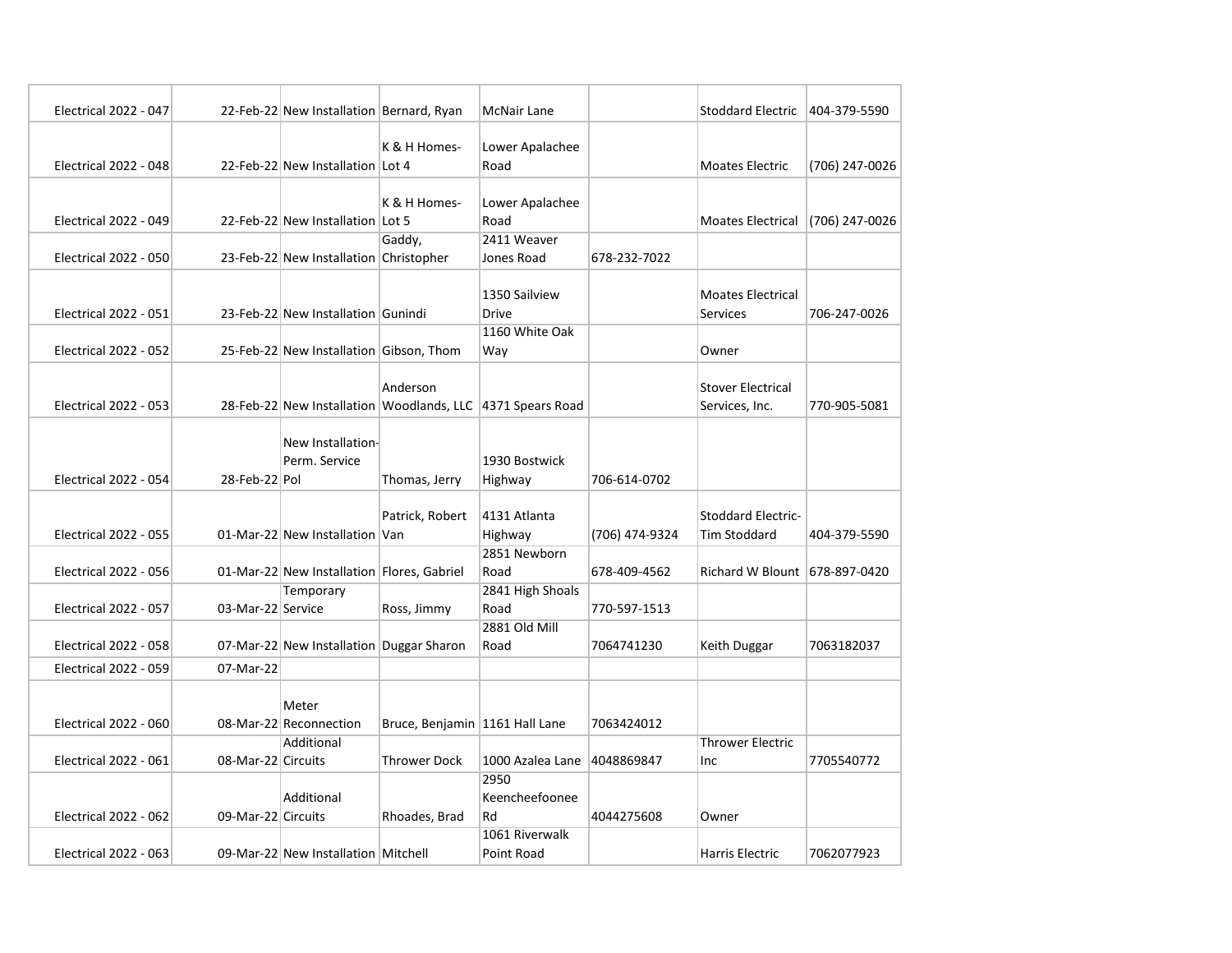|                              |                                                              |           | Gilliam,                                                              | 2655 Sandy Creek                                                                                                                                                                                                                    |                                | <b>Ellis Electrical</b>  |                                                                 |
|------------------------------|--------------------------------------------------------------|-----------|-----------------------------------------------------------------------|-------------------------------------------------------------------------------------------------------------------------------------------------------------------------------------------------------------------------------------|--------------------------------|--------------------------|-----------------------------------------------------------------|
| <b>Electrical 2022 - 064</b> |                                                              |           |                                                                       | Road                                                                                                                                                                                                                                |                                | <b>Services</b>          | 7068167471                                                      |
|                              |                                                              |           |                                                                       | 1070 White Oak                                                                                                                                                                                                                      |                                |                          |                                                                 |
| <b>Electrical 2022 - 065</b> |                                                              |           |                                                                       | Way                                                                                                                                                                                                                                 |                                | Dylan Ellis              | 7068167471                                                      |
|                              |                                                              |           |                                                                       |                                                                                                                                                                                                                                     |                                |                          |                                                                 |
|                              |                                                              |           | Ascencio-Ayala,                                                       | 1160 Academy                                                                                                                                                                                                                        |                                | Ron Olever               |                                                                 |
| Electrical 2022 - 066        |                                                              |           |                                                                       | Lane                                                                                                                                                                                                                                |                                | Figueroa Arevalo         | 6784682176                                                      |
|                              |                                                              |           |                                                                       |                                                                                                                                                                                                                                     |                                |                          |                                                                 |
|                              |                                                              |           |                                                                       |                                                                                                                                                                                                                                     |                                |                          |                                                                 |
|                              |                                                              |           |                                                                       | 1120 Apalachee                                                                                                                                                                                                                      |                                | <b>Stover Electrical</b> |                                                                 |
| <b>Electrical 2022 - 067</b> |                                                              |           |                                                                       | Meadows Drive                                                                                                                                                                                                                       |                                | <b>Services</b>          | 770-905-5081                                                    |
|                              |                                                              |           |                                                                       |                                                                                                                                                                                                                                     |                                |                          |                                                                 |
|                              |                                                              |           |                                                                       |                                                                                                                                                                                                                                     |                                |                          | 706-342-6662                                                    |
|                              |                                                              | Temporary |                                                                       | Prospect Rd Tract                                                                                                                                                                                                                   |                                |                          |                                                                 |
| <b>Electrical 2022 - 069</b> |                                                              |           | Cromer, Scott                                                         | 11                                                                                                                                                                                                                                  | 7705271477                     | Cromer, Scott            | 7705271477                                                      |
|                              |                                                              |           |                                                                       |                                                                                                                                                                                                                                     |                                |                          |                                                                 |
|                              |                                                              |           |                                                                       |                                                                                                                                                                                                                                     |                                |                          |                                                                 |
| Electrical 2022 - 070        |                                                              |           | AT&T GA 1377                                                          | 2811 Fears Road                                                                                                                                                                                                                     | (912) 557-9282                 | Associates, LLC          | (912) 577-9282                                                  |
|                              |                                                              |           |                                                                       |                                                                                                                                                                                                                                     |                                |                          |                                                                 |
|                              |                                                              |           |                                                                       |                                                                                                                                                                                                                                     |                                |                          |                                                                 |
|                              |                                                              |           |                                                                       | Pointe Drive                                                                                                                                                                                                                        | 9512971784                     | Services, LLC            | 7062076060                                                      |
|                              | <b>Electrical 2022 - 068</b><br><b>Electrical 2022 - 071</b> |           | 11-Mar-22 Swimming Pool<br>14-Mar-22 Service<br>16-Mar-22 Low Voltage | 09-Mar-22 New Installation Bradford<br>09-Mar-22 New Installation Jackson, Chuck<br>10-Mar-22 New Installation Wendy<br>10-Mar-22 New Installation Hodnett<br>Wilke, Richard<br>Jordan, Eric and<br>16-Mar-22 New Installation Gina | 6080 Dixie Hwy<br>1281 Grayson |                          | <b>Moates Electrical</b><br>Ansco &<br><b>Echols Electrical</b> |

HVAC

|                 |                   | Mechanical                            |                        |                        |                     |                         |              |
|-----------------|-------------------|---------------------------------------|------------------------|------------------------|---------------------|-------------------------|--------------|
|                 |                   | Consturction                          |                        |                        |                     |                         | Contractors  |
| Permit Number   | <b>Issue Date</b> | <b>Type</b>                           | <b>Project Name</b>    | <b>Project Address</b> | <b>Owners Phone</b> | <b>Contractors Name</b> | <b>Phone</b> |
|                 |                   |                                       |                        |                        |                     |                         |              |
|                 |                   |                                       | <b>Purebuilt Homes</b> |                        |                     |                         |              |
| HVAC 2022 - 001 |                   | 05-Jan-22 New Installation            | - Graham Ridge         | 1070 Graham Dr         | (706) 474-2291      | <b>ACS</b>              | 478-454-3059 |
|                 |                   |                                       | O'Kelley, Gene         | 1171 White Oak         |                     |                         |              |
| HVAC 2022 - 002 |                   | 05-Jan-22 New Installation & Jennifer |                        | Way                    | (404) 735-1402      | <b>ACS</b>              | 478-454-3059 |
|                 |                   |                                       |                        |                        |                     |                         |              |
|                 |                   |                                       |                        | 2070 Walter            |                     |                         |              |
| HVAC 2022 - 003 |                   | 05-Jan-22 Replacement                 | Justice, Kenneth       | Shepherd Road          | 770-316-6400        | Coolray                 | 770-421-8400 |
|                 |                   |                                       |                        |                        |                     |                         |              |
|                 |                   |                                       |                        |                        |                     | Campbells               |              |
|                 |                   |                                       | Anderson, Ken          | 1900 Old               |                     | <b>Custom Heating</b>   |              |
| HVAC 2022 - 004 |                   | 11-Jan-22 New Installation            | and Lauire             | <b>Buckhead Road</b>   | (404) 680-9500      | and Air                 | 706-342-0425 |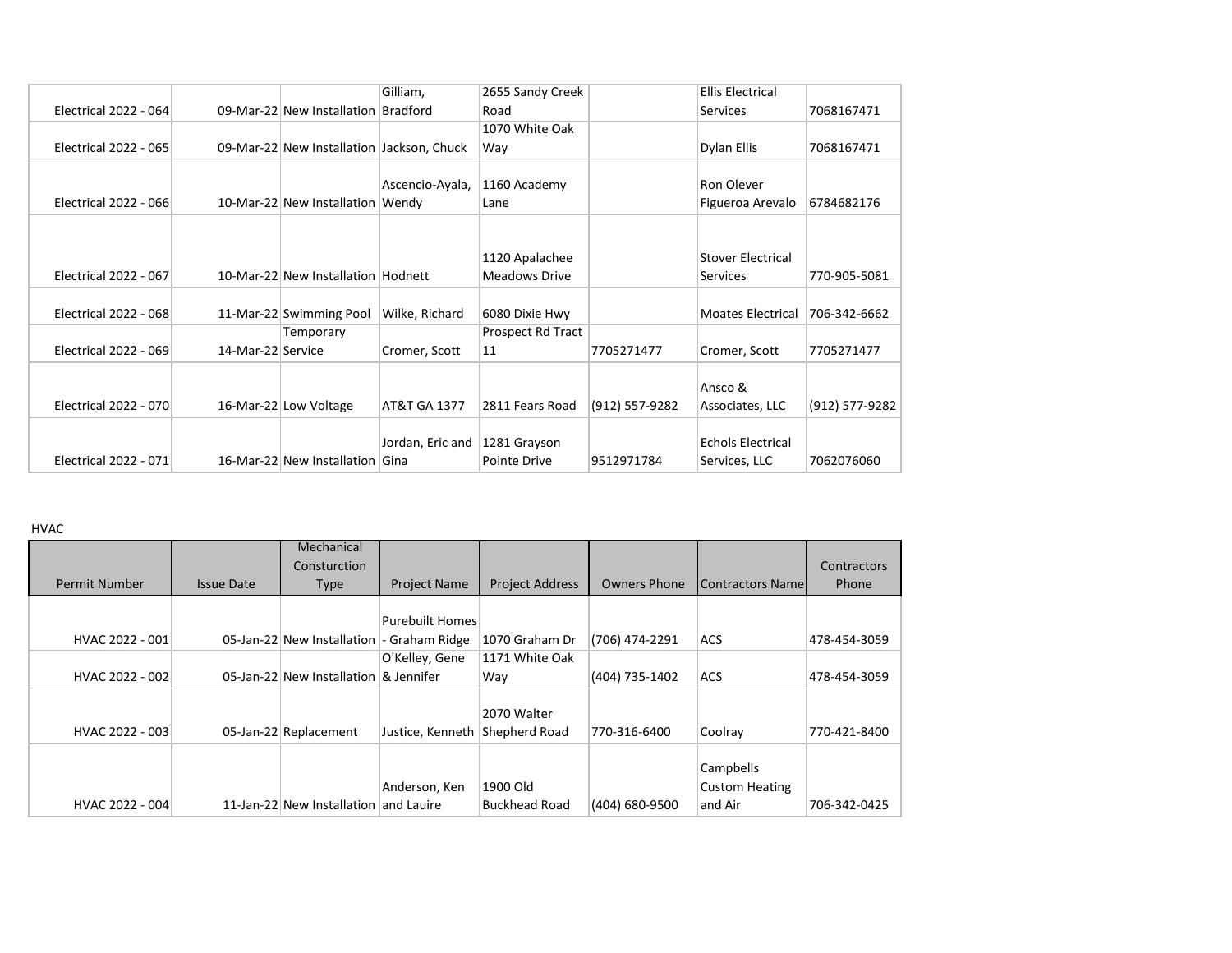|                 |                                           |                                                  |                                    |                | Lance White                    |              |
|-----------------|-------------------------------------------|--------------------------------------------------|------------------------------------|----------------|--------------------------------|--------------|
|                 |                                           |                                                  | 1431 Durden                        |                | Heating & A/C,                 |              |
| HVAC 2022 - 005 | 11-Jan-22 New Installation Jones, Chris   |                                                  | Road                               |                | Inc.                           | 404-392-2048 |
|                 |                                           | <b>Glory Bee TG</b>                              | 3570 Atlanta                       |                |                                |              |
| HVAC 2022 - 006 | 11-Jan-22 New Installation Farms          |                                                  | Highway                            | (678) 409-2132 | ACS, Inc.                      | 478-454-3059 |
|                 |                                           |                                                  |                                    |                |                                |              |
|                 |                                           | Beauchamp,                                       | 1665 Sugar Creek                   |                | J & J Heating and              |              |
| HVAC 2022 - 007 | New Installation Rob                      |                                                  | Church Road                        |                | Air                            | 770-267-0742 |
|                 |                                           | Mayfield, Larry                                  | 3060 Eatonton                      |                | Mayfield & Poole               |              |
| HVAC 2022 - 008 | 12-Jan-22 New Installation & Julie        |                                                  | Highway                            | (770) 575-6716 | <b>HVAC</b>                    | 770-464-3287 |
|                 |                                           |                                                  | 2280 Bethany                       |                |                                |              |
| HVAC 2022 - 009 | 19-Jan-22 New Installation O'Neill        |                                                  | Road                               |                | Briscoe Air, LLC               | 770-466-2645 |
|                 |                                           |                                                  |                                    |                |                                |              |
|                 |                                           | Gaddy,                                           | 2411 Weaver                        |                | Airtekk Comfort                |              |
| HVAC 2022 - 010 | 20-Jan-22 New Installation Christopher    |                                                  | Jones Road                         | (678) 232-7022 | Solutions                      | 404-550-1582 |
|                 |                                           |                                                  | 2171                               |                |                                |              |
|                 |                                           |                                                  | Mergendollar                       |                | Lance White                    |              |
| HVAC 2022 - 011 | 02-Feb-22 New Installation Britt          |                                                  | Road                               |                | Heating & AC                   | 404-392-2048 |
|                 |                                           |                                                  |                                    |                |                                |              |
|                 |                                           | Rabern, Walter                                   | 2741 Old                           |                | <b>Patterson Heating</b>       |              |
| HVAC 2022 - 012 | 03-Feb-22 New Installation Leroy          |                                                  | <b>Buckhead Road</b>               |                | & Air                          | 770-784-1869 |
|                 |                                           |                                                  |                                    |                | Mitchell                       |              |
|                 |                                           |                                                  |                                    |                | Mechanical                     |              |
|                 |                                           | O'Donnell,                                       | 1010 Dogwood                       |                | Heating & Air                  |              |
| HVAC 2022 - 013 | 03-Feb-22 New Installation Patrick        |                                                  | <b>Drive</b>                       | 678-978-0405   | Cond., Inc.                    | 770-995-7585 |
|                 |                                           |                                                  |                                    |                |                                |              |
|                 |                                           |                                                  |                                    |                | Allgood Unified                |              |
| HVAC 2022 - 014 | 07-Feb-22 New Installation KM Holdings    |                                                  | 1251 Wilson Road 678-491-6056      |                | <b>Services</b>                | 770-922-1845 |
|                 |                                           |                                                  |                                    |                |                                |              |
|                 |                                           |                                                  | 1291 Waterstone                    |                | <b>Premier Comfort</b>         |              |
| HVAC 2022 - 015 | 07-Feb-22 New Installation Wise, Chris    |                                                  | <b>Drive</b>                       |                | <b>Services</b>                | 678-635-5696 |
|                 |                                           |                                                  | 5625 Bostwick                      |                | <b>Patterson Heating</b>       |              |
| HVAC 2022 - 017 |                                           | 09-Feb-22 New Installation Rockin' L Homes Hwy.  |                                    |                | & Air                          | 770-784-1869 |
|                 |                                           | Anderson                                         |                                    |                |                                |              |
| HVAC 2022 - 018 | 09-Feb-22 New Installation Hardwood, LLC  |                                                  | 4371 Spears Road                   |                | Wilson Bryant A/C 478-737-8357 |              |
|                 |                                           | Green River                                      | 1151 White Oak                     |                | T & M Heating                  |              |
| HVAC 2022 - 019 | 10-Feb-22 New Installation Builder-Lot 11 |                                                  | Way                                |                | and Air                        | 770-914-0111 |
|                 |                                           |                                                  | 1030 Adelaide                      |                |                                |              |
| HVAC 2022 - 020 |                                           | 14-Feb-22 New Installation Purebuilt Homes Court |                                    | 770-231-1238   | ACS                            | 478-454-3059 |
|                 |                                           |                                                  | Gulley, Harold & 1040 Blue Springs |                |                                |              |
| HVAC 2022 - 021 | 14-Feb-22 New Installation Catherine      |                                                  | Drive                              | 404-886-4856   | Owner                          |              |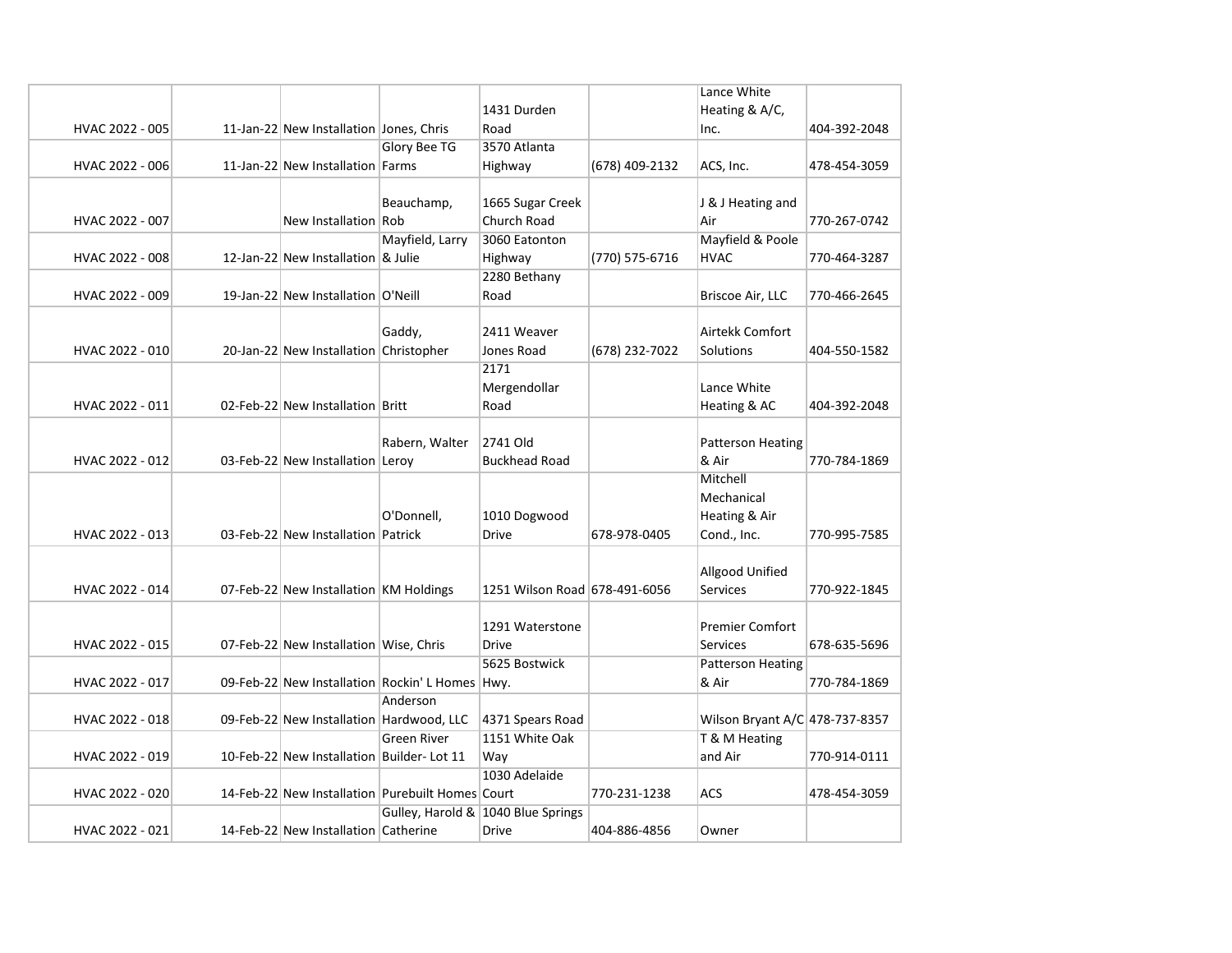|                 |                                            | Jaramillo,                                             |                                                               |                |                                |              |
|-----------------|--------------------------------------------|--------------------------------------------------------|---------------------------------------------------------------|----------------|--------------------------------|--------------|
|                 |                                            | Michael &                                              | 1371 Cochran                                                  |                | J & J Heating and              |              |
| HVAC 2022 - 022 | 14-Feb-22 New Installation Denise          |                                                        | Road                                                          |                | Air                            | 770-267-0742 |
|                 |                                            |                                                        |                                                               |                |                                |              |
| HVAC 2022 - 023 | 15-Feb-22 New Installation Barlow, Brian   |                                                        | 3551 Clack Road                                               |                | Air Experts, Inc.              | 770-787-4580 |
|                 |                                            |                                                        |                                                               |                |                                |              |
|                 |                                            |                                                        | 1431 Fairplay                                                 |                | <b>Extreme Comfort</b>         |              |
| HVAC 2022 - 024 | 16-Feb-22 New Installation K & H Homes     |                                                        | Road                                                          |                | Heating & Air                  | 770-617-3090 |
|                 |                                            |                                                        |                                                               |                |                                |              |
|                 |                                            |                                                        | 1451 Fairplay                                                 |                | <b>Extreme Comfort</b>         |              |
| HVAC 2022 - 025 | 16-Feb-22 New Installation K & H Homes     |                                                        | Road                                                          |                | Heating & Air                  | 770-617-3090 |
|                 |                                            |                                                        |                                                               |                | 1st Source/                    |              |
|                 |                                            |                                                        |                                                               |                | <b>Compton Air</b>             |              |
| HVAC 2022 - 026 | 16-Feb-22 New Installation Castleberry     |                                                        | Athens Highway                                                |                | <b>Services</b>                |              |
|                 |                                            | Alcovy Builders,                                       |                                                               |                | <b>Tony Beck</b>               |              |
| HVAC 2022 - 027 | 21-Feb-22 New Installation Inc.            |                                                        | Dixie Highway                                                 | (770) 527-7053 | Heating & Air                  | 770-466-2924 |
|                 |                                            |                                                        |                                                               |                |                                |              |
|                 |                                            |                                                        |                                                               |                |                                |              |
|                 |                                            |                                                        | 1120 Apalachee                                                |                |                                |              |
| HVAC 2022 - 028 | 02-Mar-22 New Installation Hodnett         |                                                        | <b>Meadows Drive</b>                                          |                | Wilson Bryant A/C 478-737-8357 |              |
|                 |                                            |                                                        | 1181 Dockside                                                 |                |                                |              |
| HVAC 2022 - 029 | 02-Mar-22 New Installation Mademann        |                                                        | Drive                                                         |                | Wilson Bryant A/C 478-737-8357 |              |
|                 |                                            |                                                        |                                                               |                |                                |              |
| HVAC 2022 - 030 | 02-Mar-22 New Installation Long, Barbara   |                                                        | 1851 Saffold Road                                             |                | Wilson Bryant A/C 478-737-8357 |              |
|                 |                                            | Patrick, Robert                                        | 4131 Atlanta                                                  |                | 1st Source                     |              |
| HVAC 2022 - 031 | 02-Mar-22 New Installation Van             |                                                        | Highway                                                       |                | Heating & Air                  | 404-392-2049 |
|                 |                                            |                                                        |                                                               |                | All American                   |              |
| HVAC 2022 - 032 | 03-Mar-22 New Installation Jackson, Robert |                                                        | 1150 Wilson Road                                              |                | Services of Ga                 | 770-880-0176 |
|                 |                                            |                                                        |                                                               |                | HCT Services, Inc.-            |              |
|                 |                                            |                                                        | 2851 Newborn                                                  |                | Thomas                         |              |
| HVAC 2022 - 033 | 03-Mar-22 New Installation Flores, Gabriel |                                                        | Road                                                          |                | Hernandez                      | 678-230-7085 |
|                 |                                            |                                                        |                                                               |                |                                |              |
|                 |                                            |                                                        |                                                               |                | Lance White                    |              |
|                 |                                            |                                                        |                                                               |                | Heating & A/C,                 |              |
| HVAC 2022 - 034 |                                            |                                                        | 04-Mar-22 New Installation Whetzel, Joshua 1480 Oil Mill Road |                | Inc.- Lance White 404-392-2048 |              |
|                 |                                            |                                                        | 1090 Graham                                                   |                |                                |              |
| HVAC 2022 - 035 |                                            | 07-Mar-22 New Installation Purebuilt Homes Drive Lot 6 |                                                               | 7702311238     | ACS                            | 4784543059   |
|                 |                                            | Planeview                                              |                                                               |                |                                |              |
|                 |                                            |                                                        | 1440 Shockley                                                 |                |                                |              |
| HVAC 2022 - 036 | 07-Mar-22 New Installation Development     |                                                        | Road                                                          | 7702311238     | ACS                            | 4784543059   |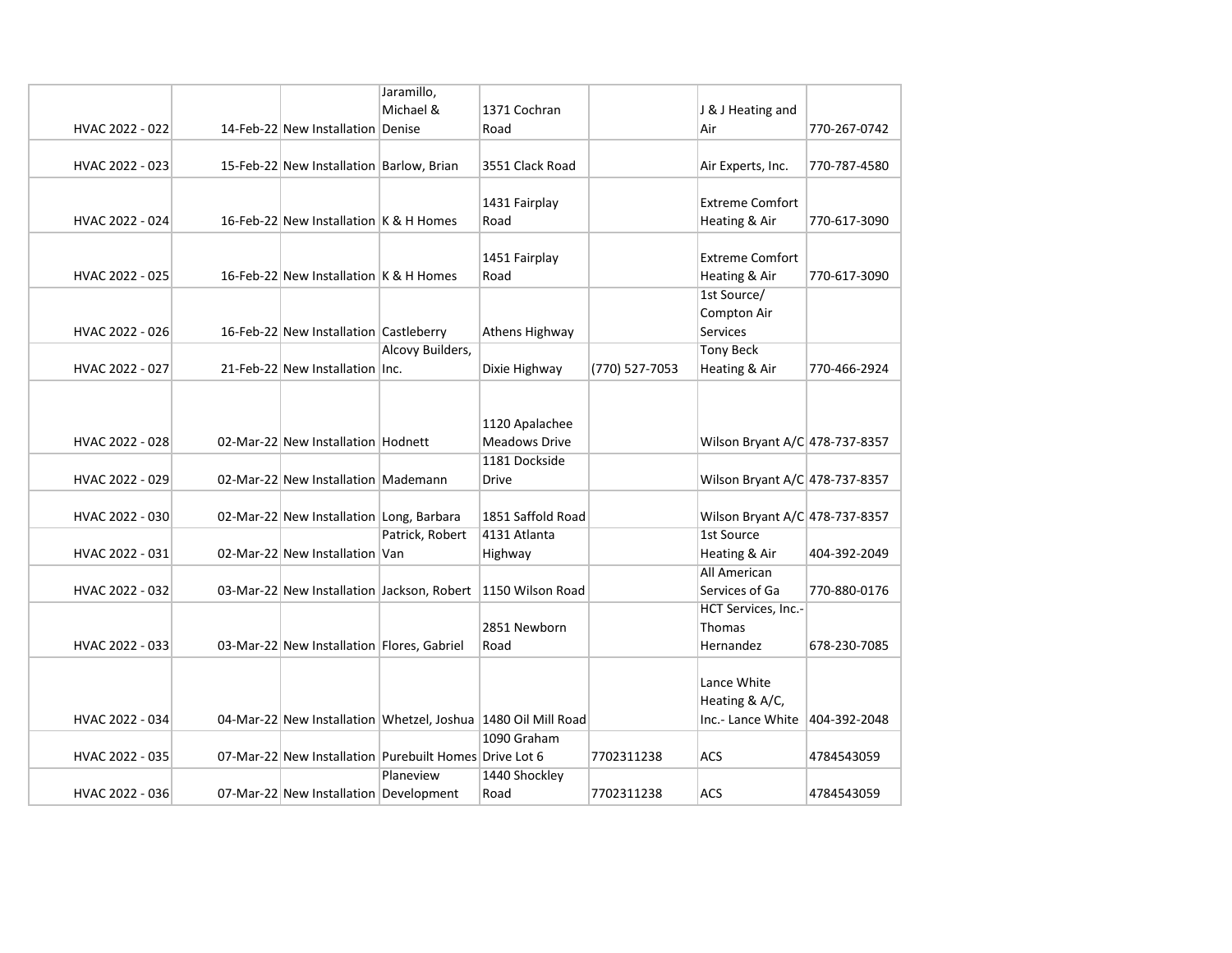|                 |                                          |                                                 |                    |              | Campbell's                  |              |
|-----------------|------------------------------------------|-------------------------------------------------|--------------------|--------------|-----------------------------|--------------|
|                 |                                          | Jack's Creek                                    | 2291 Price Mill    |              | Custom Heating &            |              |
| HVAC 2022 - 037 | 08-Mar-22 New Installation Tree Farm     |                                                 | Road               | 706-342-5596 | Air, LLC                    | 706-342-0425 |
|                 |                                          |                                                 | 3261 Fairplay      |              | D&W Air Flow,               |              |
| HVAC 2022 - 038 |                                          | 14-Mar-22 New Installation Ocegueda, Jesus Road |                    |              | Inc.                        | 770-788-7700 |
|                 |                                          |                                                 | 1951 Parks Mill    |              | D&W Air Flow,               |              |
| HVAC 2022 - 039 | 14-Mar-22 New Installation Gresham, Mike |                                                 | Road               |              | Inc.                        | 770-788-7700 |
|                 |                                          |                                                 |                    |              |                             |              |
|                 |                                          |                                                 | 1726 Hestertown    |              | D&W Air Flow,               |              |
| HVAC 2022 - 040 | 14-Mar-22 New Installation Hernandez     |                                                 | Road               | 706-818-0862 | lnc.                        | 770-788-7700 |
|                 |                                          |                                                 | 1120 Blue Springs  |              |                             |              |
| HVAC 2022 - 041 | 15-Mar-22 Replacement                    | Terrill, Rufus                                  | <b>Drive</b>       | 4043586664   | <b>Pro Tech Air LLC</b>     | 7064532400   |
|                 |                                          | Gilliam.                                        | 2655 Sandy Creek   |              |                             |              |
| HVAC 2022 - 042 | 15-Mar-22 New Installation               | Bradford                                        | Road               | 7705702200   | <b>Gregg Cowan</b>          | 4049253740   |
|                 |                                          | Campbell                                        | 1591 Godfrey       |              |                             |              |
| HVAC 2022 - 043 | 15-Mar-22 New Installation               | Cottage                                         | Road               |              | Wilson Bryant AC 4787378357 |              |
|                 |                                          | Jordan                                          | 1281 Grayson       |              |                             |              |
| HVAC 2022 - 044 | 15-Mar-22 New Installation Residence     |                                                 | Point              |              | Wilson Bryant AC            | 4787378357   |
|                 |                                          | <b>Green River</b>                              | 1051 White Oak     |              | T & M Heating               |              |
| HVAC 2022 - 045 | 16-Mar-22 New Installation Builder       |                                                 | Way                |              | and Air                     | 7709140111   |
|                 |                                          | <b>Green River</b>                              | 1071 White Oak     |              | T & M Heating               |              |
| HVAC 2022 - 046 | 16-Mar-22 New Installation Builders      |                                                 | Way                |              | and Air                     | 7709140111   |
|                 |                                          | Renowned                                        |                    |              |                             |              |
|                 |                                          | <b>Builders &amp;</b>                           | 1771 Old           |              |                             |              |
| HVAC 2022 - 047 | 16-Mar-22 New Installation Breeders      |                                                 | <b>Buckhead Rd</b> |              | Lance White                 | 4043922048   |
|                 |                                          |                                                 |                    |              |                             |              |

## Plumbing

|                                 |                |                   |                           |                        |                     |                         | Contractors    |
|---------------------------------|----------------|-------------------|---------------------------|------------------------|---------------------|-------------------------|----------------|
| Permit Number                   | Occupancy Type | <b>Issue Date</b> | <b>Project Name</b>       | <b>Project Address</b> | <b>Owners Phone</b> | <b>Contractors Name</b> | Phone          |
|                                 |                |                   |                           |                        |                     |                         |                |
|                                 |                |                   | Madison Lakes             | 1231 Hawthorne         |                     | Northwest               | 770-941-5421 x |
| Plumbing 2022 - 001 Residential |                | 07-Jan-22 Lot 22  |                           | Circle                 | (470) 259-2843      | Plumbing, Inc.          | 2058           |
|                                 |                |                   |                           |                        |                     |                         |                |
|                                 |                |                   | <b>Madison Lakes</b>      | 1261 Hawthorne         |                     | Northwest               | 770-941-5421 x |
| Plumbing 2022 - 002 Residential |                | 07-Jan-22 Lot 25  |                           | Circle                 | (470) 259-2843      | Plumbing, Inc.          | 2058           |
|                                 |                |                   |                           | 3060 Eatonton          |                     | Mac N Tyre              |                |
| Plumbing 2022 - 003 Residential |                |                   | 11-Jan-22 Mayfield, Larry | Road                   |                     | Plumbing                | 770-554-1881   |
|                                 |                |                   | McCullough,               | 1631 Surgar Creek      |                     | <b>Burdette</b>         |                |
| Plumbing 2022 - 004 Residential |                | 12-Jan-22 Candace |                           | Trail                  | (678) 409-9943      | Plumbing                |                |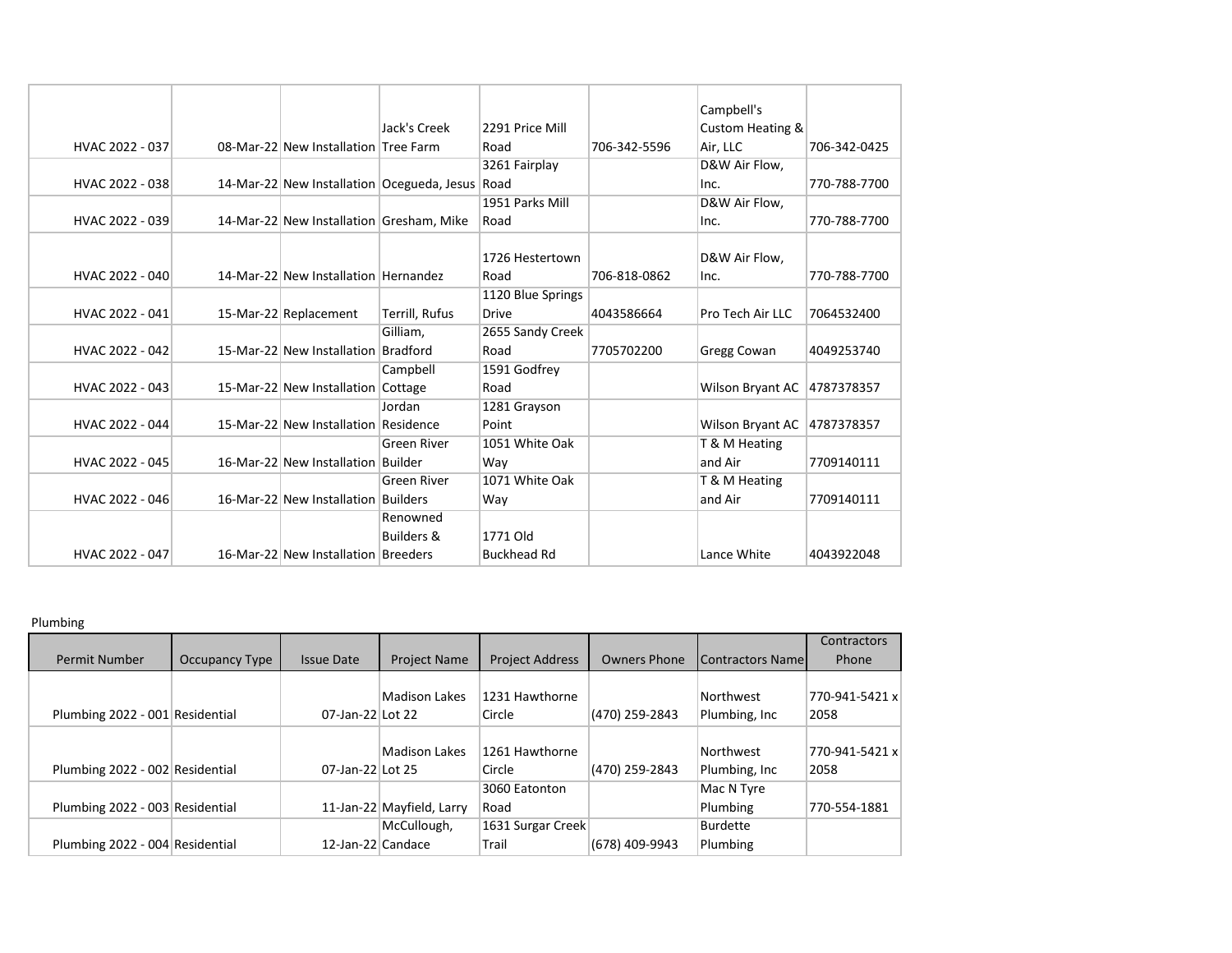|                                 |                   | Patrick, Robert                 |                     |                | <b>Darrell Young</b>    |                |
|---------------------------------|-------------------|---------------------------------|---------------------|----------------|-------------------------|----------------|
| Plumbing 2022 - 005             | $12$ -Jan-22 Van  |                                 | Atlanta Highway     | (706) 474-9324 | Plumbing                | 678-625-7270   |
|                                 |                   | Damianeas,                      | <b>Ponder Pines</b> |                |                         |                |
| Plumbing 2022 - 006 Residential |                   | 12-Jan-22 Peter & Penny         | Road                | 706-474-4305   | Owner                   |                |
|                                 |                   |                                 | 1371 Godfrey        |                |                         |                |
| Plumbing 2022 - 007 Residential |                   | 20-Jan-22 Smith, Kyle           | Road                | 678-898-5266   |                         |                |
|                                 |                   | Stooksbury,                     | 131 Spring Creek    |                |                         |                |
| Plumbing 2022 - 008 Residential | 21-Jan-22 Brandon |                                 | <b>Drive</b>        | (770) 349-9734 | Owner                   |                |
|                                 |                   | O'Neill, Mary                   | 2280 Bethany        |                | Knight Plumbing,        |                |
| Plumbing 2022 - 009             | 24-Jan-22 Ellen   |                                 | Road                | (404) 594-9192 | Inc                     | 706-342-5617   |
|                                 |                   |                                 | 1070 Graham         |                |                         |                |
| Plumbing 2022 - 010 Residential |                   | 26-Jan-22 Purebuilt Homes Drive |                     | (706) 474-2291 | <b>McCart Plumbing</b>  | 770-466-1057   |
|                                 |                   |                                 |                     |                |                         |                |
|                                 |                   | DR Horton-Lot                   | 1081 Clubhouse      |                | Northwest               | 770-941-5421 x |
| Plumbing 2022 - 011 Residential | $26$ -Jan-22 3    |                                 | <b>Drive</b>        | (404) 935-8049 | Plumbing, Inc           | 2058           |
|                                 |                   | DR Horton-Lot                   | 1091 Clubhouse      |                | Northwest               | 770-941-5421 x |
| Plumbing 2022 - 012 Residential | $26$ -Jan-22 2    |                                 | Dr                  | (404) 935-8049 | Plumbing, Inc           | 2058           |
|                                 |                   |                                 |                     |                |                         |                |
|                                 |                   | DR Horton-Lot                   | 1101 Clubhouse      |                | Northwest               | 770-941-5421 x |
| Plumbing 2022 - 013 Residential | $26$ -Jan-22 1    |                                 | <b>Drive</b>        | (404) 935-8049 | Plumbing, Inc           | 2058           |
|                                 |                   |                                 |                     |                |                         |                |
|                                 |                   |                                 | Fairplay Road Lot   |                | <b>Davis Plumbing</b>   |                |
| Plumbing 2022 - 014 Residential |                   | 26-Jan-22 Ocegueda, Jesus 3     |                     | (706) 819-9436 | Co., Inc                | 478-960-6573   |
|                                 |                   |                                 |                     |                |                         |                |
|                                 |                   | Camp Twin                       | 1391                |                |                         |                |
|                                 |                   | Lakes-Camper                    | Keencheefoonee      |                | <b>McElroy Plumbing</b> |                |
| Plumbing 2022 - 015             | 31-Jan-22 Cabin 1 |                                 | Road                | 706-557-9070   | Svc.                    | 706-543-8407   |
|                                 |                   |                                 |                     |                |                         |                |
|                                 |                   | Camp Twin                       | 1391                |                |                         |                |
|                                 |                   | Lakes- Camper                   | Keencheefoonee      |                | <b>McElroy Plumbing</b> |                |
| Plumbing 2022 - 016             | 31-Jan-22 Cabin 2 |                                 | Road                | 706-557-9070   | Svc.                    | 706-543-8407   |
|                                 |                   |                                 |                     |                |                         |                |
|                                 |                   | Camp Twin                       | 1391                |                |                         |                |
|                                 |                   | Lakes- Camper                   | Keencheefoonee      |                | <b>McElroy Plumbing</b> |                |
| Plumbing 2022 - 017             | 31-Jan-22 Cabin 3 |                                 | Road                | 706-557-9070   | Svc.                    | 706-543-8407   |
|                                 |                   |                                 |                     |                |                         |                |
|                                 |                   | Camp Twin                       | 1391                |                |                         |                |
|                                 |                   | Lakes- Camper                   | Keencheefoonee      |                | <b>McElroy Plumbing</b> |                |
| Plumbing 2022 - 018             | 31-Jan-22 Cabin 4 |                                 | Road                | 706-557-9070   | Svc.                    | 706-543-8407   |
|                                 |                   |                                 |                     |                |                         |                |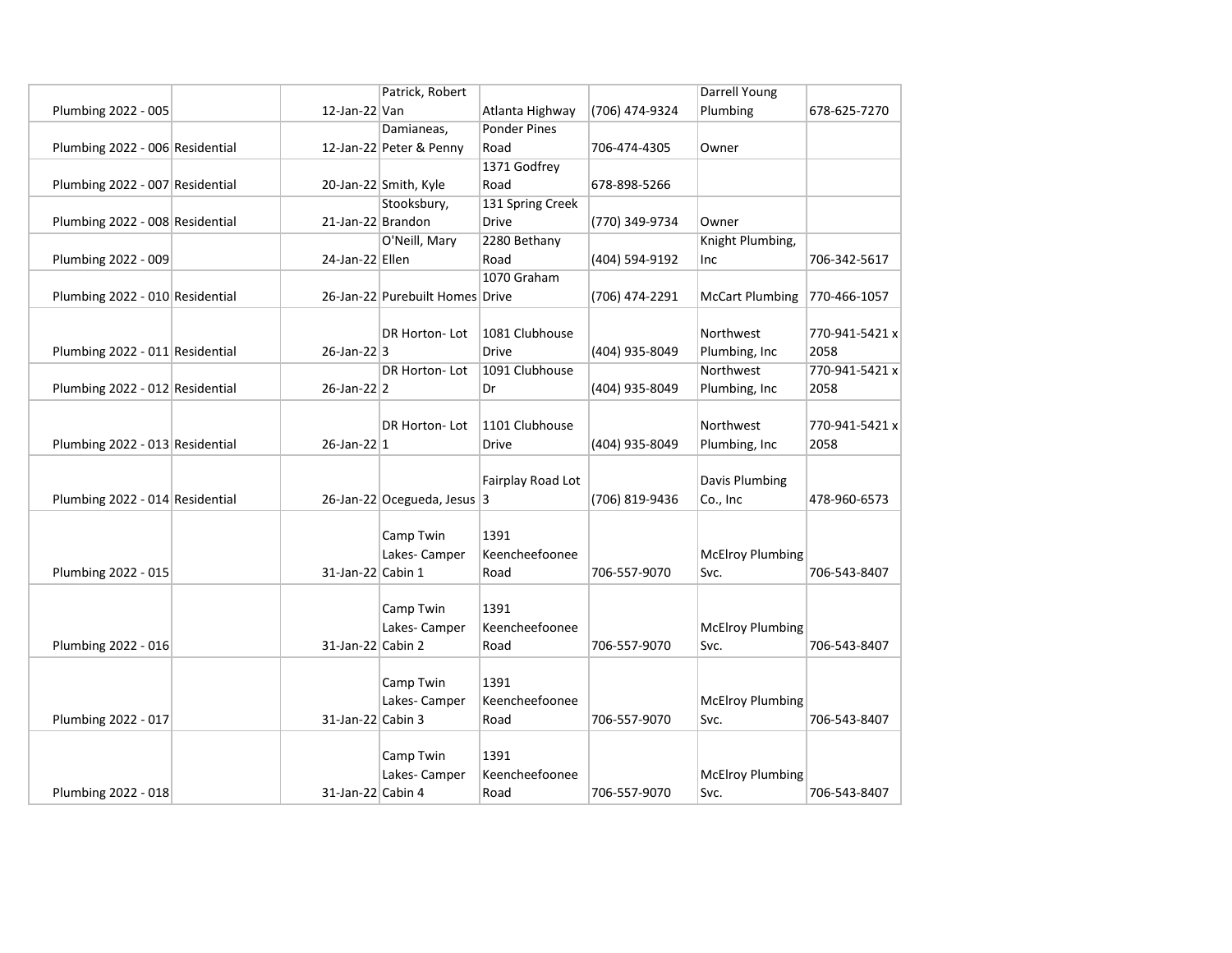|                     |                    | Camp Twin     | 1391                   |              |                                 |              |
|---------------------|--------------------|---------------|------------------------|--------------|---------------------------------|--------------|
|                     | 31-Jan-22 Cabin 5  | Lakes- Camper | Keencheefoonee<br>Road | 706-557-9070 | <b>McElroy Plumbing</b><br>Svc. | 706-543-8407 |
| Plumbing 2022 - 019 |                    |               |                        |              |                                 |              |
|                     |                    | Camp Twin     | 1391                   |              |                                 |              |
|                     |                    | Lakes-Camper  | Keencheefoonee         |              | <b>McElroy Plumbing</b>         |              |
| Plumbing 2022 - 020 | 31-Jan-22 Cabin 6  |               | Road                   | 706-557-9070 | Svc.                            | 706-543-8407 |
|                     |                    |               |                        |              |                                 |              |
|                     |                    | Camp Twin     | 1391                   |              |                                 |              |
|                     |                    | Lakes- Camper | Keencheefoonee         |              | <b>McElroy Plumbing</b>         |              |
| Plumbing 2022 - 021 | 31-Jan-22 Cabin 7  |               | Road                   | 706-557-9070 | Svc.                            | 706-543-8407 |
|                     |                    |               |                        |              |                                 |              |
|                     |                    | Camp Twin     | 1391                   |              |                                 |              |
|                     |                    | Lakes- Camper | Keencheefoonee         |              | <b>McElroy Plumbing</b>         |              |
| Plumbing 2022 - 022 | 31-Jan-22 Cabin 8  |               | Road                   | 706-557-9070 | Svc.                            | 706-543-8407 |
|                     |                    |               |                        |              |                                 |              |
|                     |                    | Camp Twin     | 1391                   |              |                                 |              |
|                     |                    | Lakes- Camper | Keencheefoonee         |              | <b>McElroy Plumbing</b>         |              |
| Plumbing 2022 - 023 | 31-Jan-22 Cabin 9  |               | Road                   | 706-557-9070 | Svc.                            | 706-543-8407 |
|                     |                    |               |                        |              |                                 |              |
|                     |                    | Camp Twin     | 1391                   |              |                                 |              |
|                     |                    | Lakes-Camper  | Keencheefoonee         |              | <b>McElroy Plumbing</b>         |              |
| Plumbing 2022 - 024 | 31-Jan-22 Cabin 10 |               | Road                   | 706-557-9070 | Svc.                            | 706-543-8407 |
|                     |                    |               |                        |              |                                 |              |
|                     |                    | Camp Twin     | 1391                   |              |                                 |              |
|                     |                    | Lakes-Camper  | Keencheefoonee         |              | <b>McElroy Plumbing</b>         |              |
| Plumbing 2022 - 025 | 31-Jan-22 Cabin 11 |               | Road                   | 706-557-9070 | Svc.                            | 706-543-8407 |
|                     |                    | Camp Twin     | 1391                   |              |                                 |              |
|                     |                    | Lakes-Camper  | Keencheefoonee         |              | <b>McElroy Plumbing</b>         |              |
| Plumbing 2022 - 026 | 31-Jan-22 Cabin 12 |               | Road                   | 706-557-9070 | Svc.                            | 706-543-8407 |
|                     |                    |               |                        |              |                                 |              |
|                     |                    | Camp Twin     | 1391                   |              |                                 |              |
|                     |                    | Lakes-Camper  | Keencheefoonee         |              | <b>McElroy Plumbing</b>         |              |
| Plumbing 2022 - 027 | 31-Jan-22 Cabin 13 |               | Road                   | 706-557-9070 | Svc.                            | 706-543-8407 |
|                     |                    |               |                        |              |                                 |              |
|                     |                    | Camp Twin     | 1391                   |              |                                 |              |
|                     |                    | Lakes- Camper | Keencheefoonee         |              | <b>McElroy Plumbing</b>         |              |
| Plumbing 2022 - 028 | 31-Jan-22 Cabin 14 |               | Road                   | 706-557-9070 | Svc.                            | 706-543-8407 |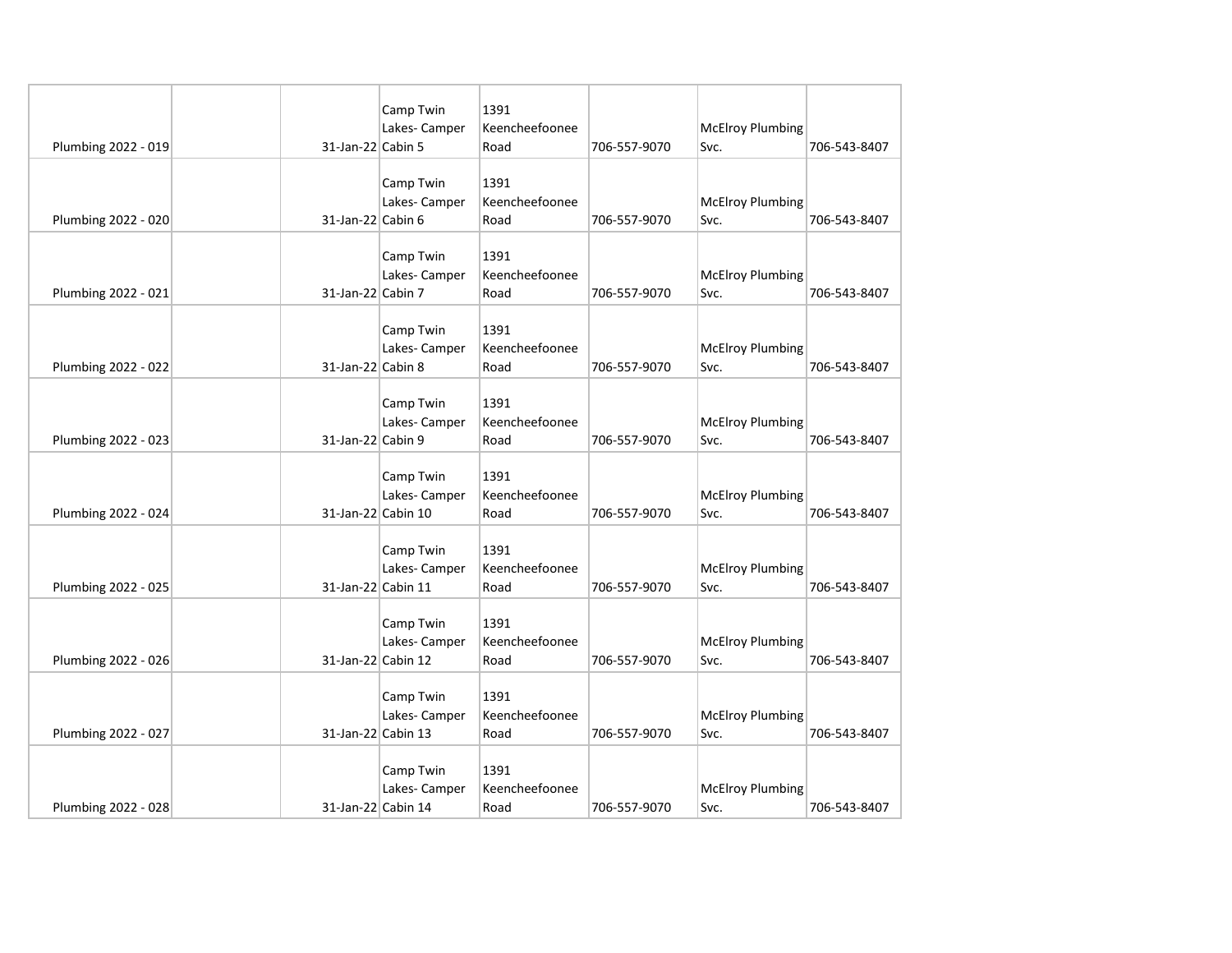|                                  |                    | Camp Twin                       | 1391                 |              |                         |              |
|----------------------------------|--------------------|---------------------------------|----------------------|--------------|-------------------------|--------------|
|                                  |                    | Lakes- Camper                   | Keencheefoonee       |              | <b>McElroy Plumbing</b> |              |
| Plumbing 2022 - 029              | 31-Jan-22 Cabin 15 |                                 | Road                 | 706-557-9070 | Svc.                    | 706-543-8407 |
|                                  |                    |                                 |                      |              |                         |              |
|                                  |                    | Camp Twin                       | 1391                 |              |                         |              |
|                                  |                    | Lakes-Camper                    | Keencheefoonee       |              | <b>McElroy Plumbing</b> |              |
| Plumbing 2022 - 030              | 31-Jan-22 Cabin 16 |                                 | Road                 | 706-557-9070 | Svc.                    | 706-543-8407 |
|                                  |                    |                                 |                      |              |                         |              |
|                                  |                    | Camp Twin                       | 1391                 |              |                         |              |
|                                  |                    | Lakes- Camper                   | Keencheefoonee       |              | <b>McElroy Plumbing</b> |              |
| Plumbing 2022 - 031              | 31-Jan-22 Cabin 17 |                                 | Road                 | 706-557-9070 | Svc.                    | 706-543-8407 |
|                                  |                    |                                 |                      |              |                         |              |
|                                  |                    | Camp Twin                       | 1391                 |              |                         |              |
|                                  |                    | Lakes-Camper                    | Keencheefoonee       |              | <b>McElroy Plumbing</b> |              |
| Plumbing 2022 - 032              | 31-Jan-22 Cabin 18 |                                 | Road                 | 706-557-9070 | Svc.                    | 706-543-8407 |
|                                  |                    |                                 |                      |              |                         |              |
|                                  |                    | Camp Twin                       | 1391                 |              |                         |              |
|                                  |                    | Lakes- Camper                   | Keencheefoonee       |              | <b>McElroy Plumbing</b> |              |
| Plumbing 2022 - 033              | 31-Jan-22 Cabin 19 |                                 | Road                 | 706-557-9070 | Svc.                    | 706-543-8407 |
|                                  |                    |                                 |                      |              |                         |              |
|                                  |                    | Camp Twin                       | 1391                 |              |                         |              |
|                                  |                    | Lakes-Camper                    | Keencheefoonee       |              | <b>McElroy Plumbing</b> |              |
| Plumbing 2022 - 034              | 31-Jan-22 Cabin 20 |                                 | Road                 | 706-557-9070 | Svc.                    | 706-543-8407 |
|                                  |                    |                                 |                      |              |                         |              |
|                                  |                    |                                 |                      |              | Marlow &                |              |
|                                  |                    |                                 |                      |              | Company                 |              |
|                                  |                    | Bauernfeind/                    | 1050 Waterstone      |              | Plumbing-Daniel         |              |
| Plumbing 2022 - 035 Residential  |                    | 31-Jan-22 Kummerle              | <b>Drive</b>         |              | Marlow                  | 770-289-6764 |
|                                  |                    | Jack's Creek                    | 2291 Price Mill      |              |                         |              |
| Plumbing 2022 - 036 Agricultural | 03-Feb-22 Farm     |                                 | Road                 |              | Randy Bryan             | 706-717-9408 |
|                                  |                    |                                 |                      |              | C&T Plumbing,           |              |
|                                  |                    |                                 | 2741 Old             |              | Inc.- Timothy           |              |
| Plumbing 2022 - 037 Residential  |                    | 03-Feb-22 Rabern, Walter        | <b>Buckhead Road</b> |              | Young                   | 770-318-0718 |
|                                  |                    | Rutledge                        | 1881 Newborn         |              | X-Stream                |              |
| Plumbing 2022 - 038 Residential  | 03-Feb-22 Retreat  |                                 | Road                 |              | Plumbing, Inc.          | 706-752-0805 |
|                                  |                    |                                 | 1030 Adelaide        |              | <b>McCart Plumbing,</b> |              |
| Plumbing 2022 - 039 Residential  |                    | 03-Feb-22 Purebuilt Homes Court |                      |              | Inc.                    | 770-466-1057 |
|                                  |                    | Brown, David                    | 1341 Binford         |              |                         |              |
| Plumbing 2022 - 040 Residential  | 03-Feb-22 Philip   |                                 | Road                 | 404-516-4778 | Owner                   |              |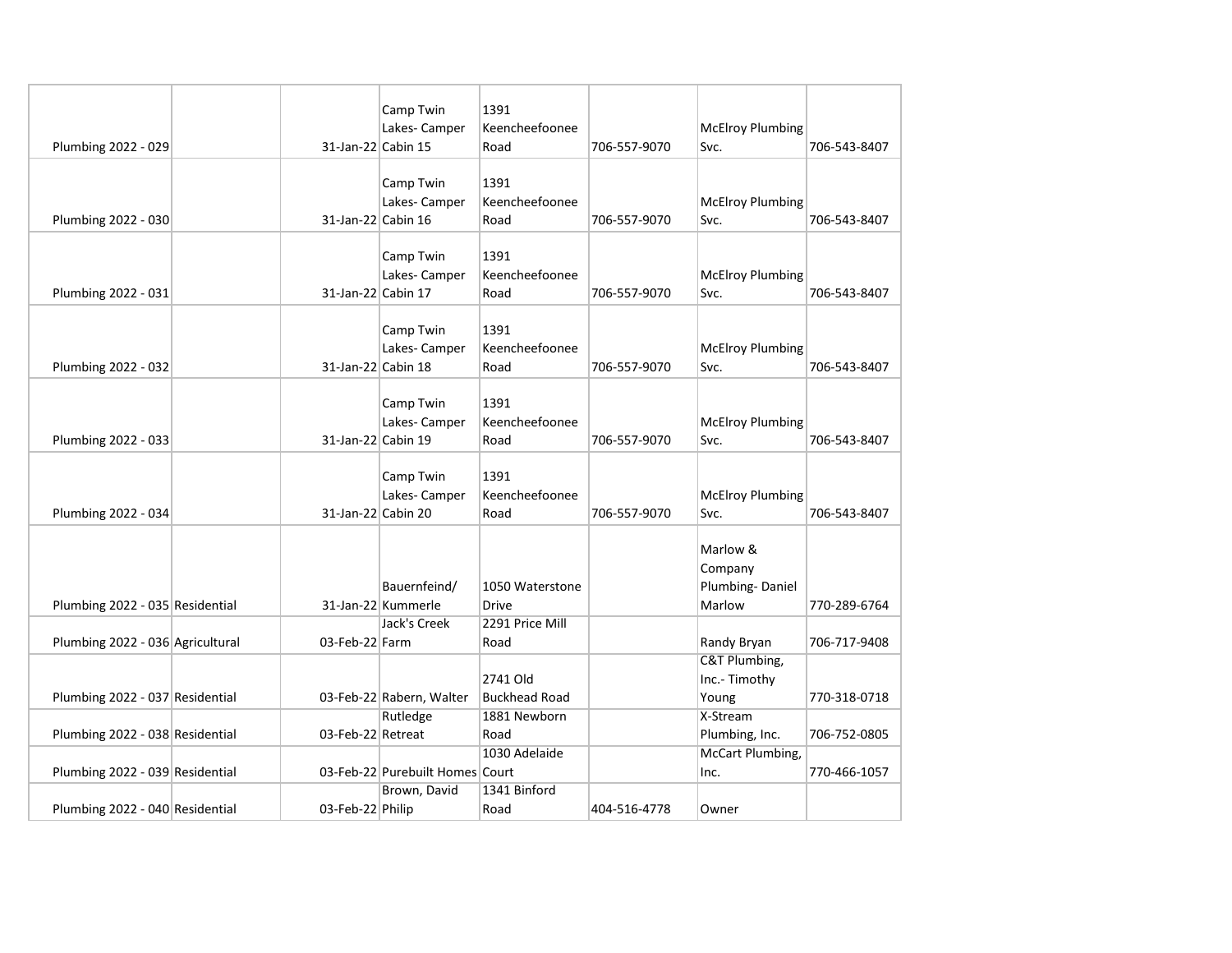|                                 |                     |                          |                                |                | Renee Noussimie-            |              |
|---------------------------------|---------------------|--------------------------|--------------------------------|----------------|-----------------------------|--------------|
| Plumbing 2022 - 041 Residential |                     | 07-Feb-22 KM Holdings    | 1251 Wilson Road 678-491-6056  |                | Touku                       | 404-550-0057 |
|                                 |                     |                          | 1061 White Oak                 |                |                             |              |
| Plumbing 2022 - 042 Residential |                     | 07-Feb-22 Vargas, Joseph | Way                            |                | Nichols Plumbing            | 706-338-4931 |
|                                 |                     |                          | 1031 Clubhouse                 |                |                             |              |
| Plumbing 2022 - 043 Residential |                     | 07-Feb-22 DR Horton      | <b>Drive</b>                   |                | Northwest<br>Plumbing, Inc. | 770-941-5421 |
|                                 |                     |                          |                                |                |                             |              |
|                                 |                     |                          | 1041 Clubhouse                 |                | Northwest                   |              |
| Plumbing 2022 - 044 Residential |                     | 07-Feb-22 DR Horton      | Drive                          |                | Plumbing, Inc.              | 770-941-5421 |
|                                 |                     |                          |                                |                |                             |              |
|                                 |                     |                          | 1051 Clubhouse                 |                | Northwest                   |              |
| Plumbing 2022 - 045 Residential |                     | 07-Feb-22 DR Horton      | <b>Drive</b>                   |                | Plumbing, Inc.              | 770-941-5421 |
|                                 |                     |                          |                                |                |                             |              |
| Plumbing 2022 - 046 Residential |                     | 07-Feb-22 DR Horton      | 1061 Clubhouse<br><b>Drive</b> |                | Northwest<br>Plumbing, Inc. | 770-941-5421 |
|                                 |                     |                          |                                |                |                             |              |
|                                 |                     |                          | 1071 Clubhouse                 |                | Northwest                   |              |
| Plumbing 2022 - 047 Residential |                     | 07-Feb-22 DR Horton      | <b>Drive</b>                   |                | Plumbing, Inc.              | 770-941-5421 |
|                                 |                     |                          |                                |                |                             |              |
|                                 |                     |                          | 1291 Waterstone                |                | Mac-N-Tyre                  |              |
| Plumbing 2022 - 048 Residential |                     | 07-Feb-22 Wise, Chris    | <b>Drive</b>                   |                | Plumbing                    | 770-554-1881 |
|                                 |                     |                          | 1251 Parks Mill                |                | <b>Todd Young</b>           |              |
| Plumbing 2022 - 050 Residential | 10-Feb-22 Ellis, TJ |                          | Road                           | 678-725-1405   | Plumbing                    | 770-860-1005 |
|                                 |                     |                          |                                |                |                             |              |
| Plumbing 2022 - 051 Residential |                     | 10-Feb-22 Barlow, Brian  | 3551 Clack Road                | 678-386-8505   | Owner                       |              |
| Plumbing 2022 - 052 Residential |                     | 16-Feb-22 Castleberry    | Athens Highway                 |                | <b>Hyde Plumbing</b>        | 678-283-8006 |
|                                 |                     | Alcovy Builders,         |                                |                |                             |              |
| Plumbing 2022 - 053 Residential | 21-Feb-22 Inc.      |                          | Dixie Highway                  | (770) 527-7053 | <b>McCart Plumbing</b>      | 770-466-1057 |
|                                 |                     |                          | 1041 Riverwalk                 |                |                             |              |
| Plumbing 2022 - 054 Residential | 23-Feb-22 Butler    |                          | Pointe Road                    |                | <b>McCart Plumbing</b>      | 770-466-1057 |
|                                 |                     |                          | 1041 Riverwalk                 |                |                             |              |
| Plumbing 2022 - 055 Residential | 23-Feb-22 Butler    |                          | Pointe Road                    |                | <b>McCart Plumbing</b>      | 770-466-1057 |
|                                 |                     | Gaddy,                   | 2411 Weaver                    |                |                             |              |
| Plumbing 2022 - 056 Residential |                     | 23-Feb-22 Christopher    | Jones Road                     |                |                             |              |
|                                 |                     |                          |                                |                | Timothy Young-              |              |
| Plumbing 2022 - 057 Residential | 23-Feb-22 Bernard   |                          | McNair Lane                    | 770-231-1238   | <b>C&amp;T Plumbing</b>     | 770-318-0718 |
|                                 |                     |                          | 1010 Clubhouse                 |                | Northwest                   |              |
| Plumbing 2022 - 058 Residential |                     | 24-Feb-22 DR Horton      | <b>Drive</b>                   |                | Plumbing, Inc.              | 770-941-5421 |
|                                 |                     |                          |                                |                |                             |              |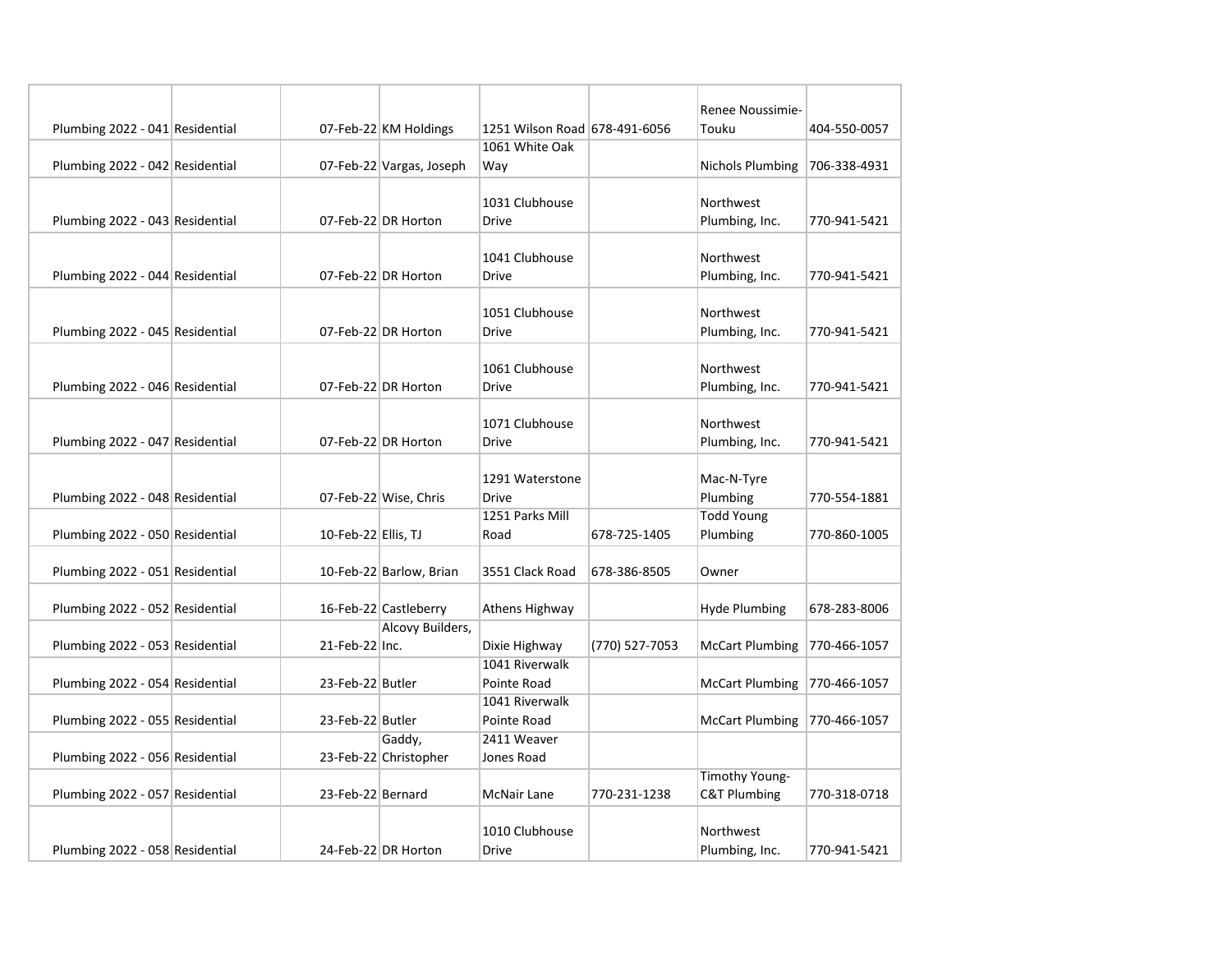|                                 |                 |                           | 1020 Clubhouse   |            | Northwest              |              |
|---------------------------------|-----------------|---------------------------|------------------|------------|------------------------|--------------|
| Plumbing 2022 - 059 Residential |                 | 24-Feb-22 DR Horton       | <b>Drive</b>     |            | Plumbing, Inc.         | 770-941-5421 |
|                                 |                 |                           |                  |            |                        |              |
|                                 |                 |                           | 1030 Clubhouse   |            | Northwest              |              |
| Plumbing 2022 - 060 Residential |                 | 24-Feb-22 DR Horton       | <b>Drive</b>     |            | Plumbing, Inc.         | 770-941-5421 |
|                                 |                 |                           |                  |            |                        |              |
|                                 |                 |                           | 1040 Clubhouse   |            | Northwest              |              |
| Plumbing 2022 - 061 Residential |                 | 24-Feb-22 DR Horton       | <b>Drive</b>     |            | Plumbing, Inc.         | 770-941-5421 |
|                                 |                 |                           | 1160 White Oak   |            |                        |              |
| Plumbing 2022 - 062 Residential |                 | 25-Feb-22 Gibson, Thom    | Way              |            |                        |              |
|                                 |                 |                           |                  |            |                        |              |
|                                 |                 |                           | 1011 Clubhouse   |            | Northwest              |              |
| Plumbing 2022 - 063 Residential |                 | 28-Feb-22 DR Horton       | Drive            |            | Plumbing, Inc.         | 770-941-5421 |
|                                 |                 |                           |                  |            |                        |              |
|                                 |                 |                           | 1021 Clubhouse   |            | Northwest              |              |
| Plumbing 2022 - 064 Residential |                 | 28-Feb-22 DR Horton       | <b>Drive</b>     |            | Plumbing, Inc.         | 770-941-5421 |
|                                 |                 |                           |                  |            |                        |              |
| Plumbing 2022 - 065 Residential |                 | 02-Mar-22 Jackson, Robert | 1150 Wilson Road |            | <b>Steve Metlon</b>    | 706-473-3175 |
|                                 |                 |                           | 2851 Newborn     |            | Kuhn Plumbing,         |              |
| Plumbing 2022 - 066 Residential |                 | 03-Mar-22 Flores, Gabriel | Road             |            | LLC                    | 678-471-4004 |
|                                 |                 | Planeview                 | 1440 Shockley    |            |                        |              |
| Plumbing 2022 - 067 Residential |                 | 08-Mar-22 Development     | Road             |            | <b>McCart Plumbing</b> | 7704661057   |
|                                 |                 |                           |                  |            |                        |              |
|                                 |                 | <b>CFI Real Estate</b>    | 1460 Lower       |            |                        |              |
| Plumbing 2022 - 069             |                 | 11-Mar-22 Investments     | Apalachee Road   |            | Mills Plumbing         | 4043047882   |
|                                 |                 |                           |                  |            |                        |              |
|                                 |                 |                           | 1041 West        |            |                        |              |
| Plumbing 2022 - 070 Residential |                 | 11-Mar-22 Ward Dickinson  | Magnolia Loop    |            | <b>DEW Plumbing</b>    | 6784821222   |
|                                 |                 |                           |                  |            |                        |              |
|                                 |                 |                           | 1000 Clubhouse   |            | Northwest              | 7709415421   |
| Plumbing 2022 - 071 Residential |                 | 14-Mar-22 DR Horton       | <b>Drive</b>     |            | Plumbing Inc           | X2058        |
|                                 |                 |                           |                  |            |                        |              |
|                                 |                 |                           | 1001 Clubhouse   |            | Northwest              | 7709415421   |
| Plumbing 2022 - 072 Residential |                 | 14-Mar-22 DR Horton       | <b>Drive</b>     |            | Plumbing Inco          | X2058        |
|                                 |                 | <b>Pure Built</b>         | 1090 Graham      |            |                        |              |
| Plumbing 2022 - 074 Residential | 15-Mar-22 Homes |                           | <b>Drive</b>     |            | <b>McCart Plumbing</b> | 770-466-1057 |
|                                 |                 |                           | 1350 Railview    |            | X Stream               |              |
| Plumbing 2022 - 075 Residential |                 | 15-Mar-22 Rockin L Homes  | Drive            |            | Plumbing Inc           | 7067250805   |
|                                 |                 |                           |                  |            |                        | 505          |
|                                 |                 |                           |                  |            | Good Ground            | Tomochichi   |
| Plumbing 2022 - 076 Residential |                 | 16-Mar-22 Crabbe, Jeremy  | 1590 Mission Rd  | 7703637725 | Contracting Inc        | Road         |